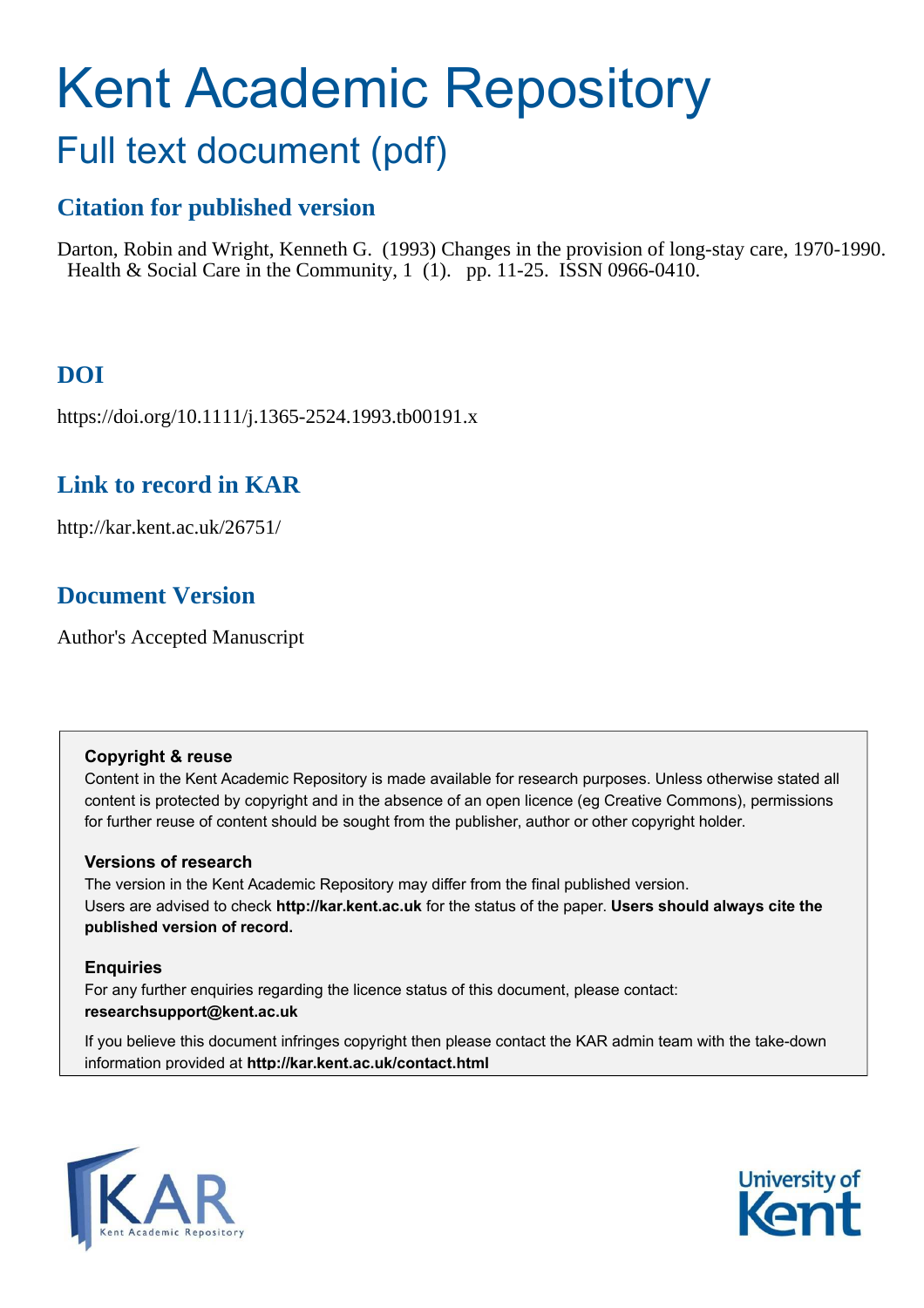#### **PSSRU/CHE SURVEY OF RESIDENTIAL**

#### **AND NURSING HOMES**

#### **Changes in the provision of long-stay care,**

 **1970-1990**

R. A. Darton (1) and K. G. Wright (2)

| Personal Social Services          | Centre for Health Economics (2), |
|-----------------------------------|----------------------------------|
| Research Unit (1),                | University of York,              |
| University of Kent at Canterbury, | York YO1 5DD.                    |
| Canterbury, Kent CT2 7NF.         |                                  |

PSSRU Discussion Paper 849 October 1992 Published in: Health and Social Care in the Community, 1993,  $\underline{1}$ , No. 1, 11-25.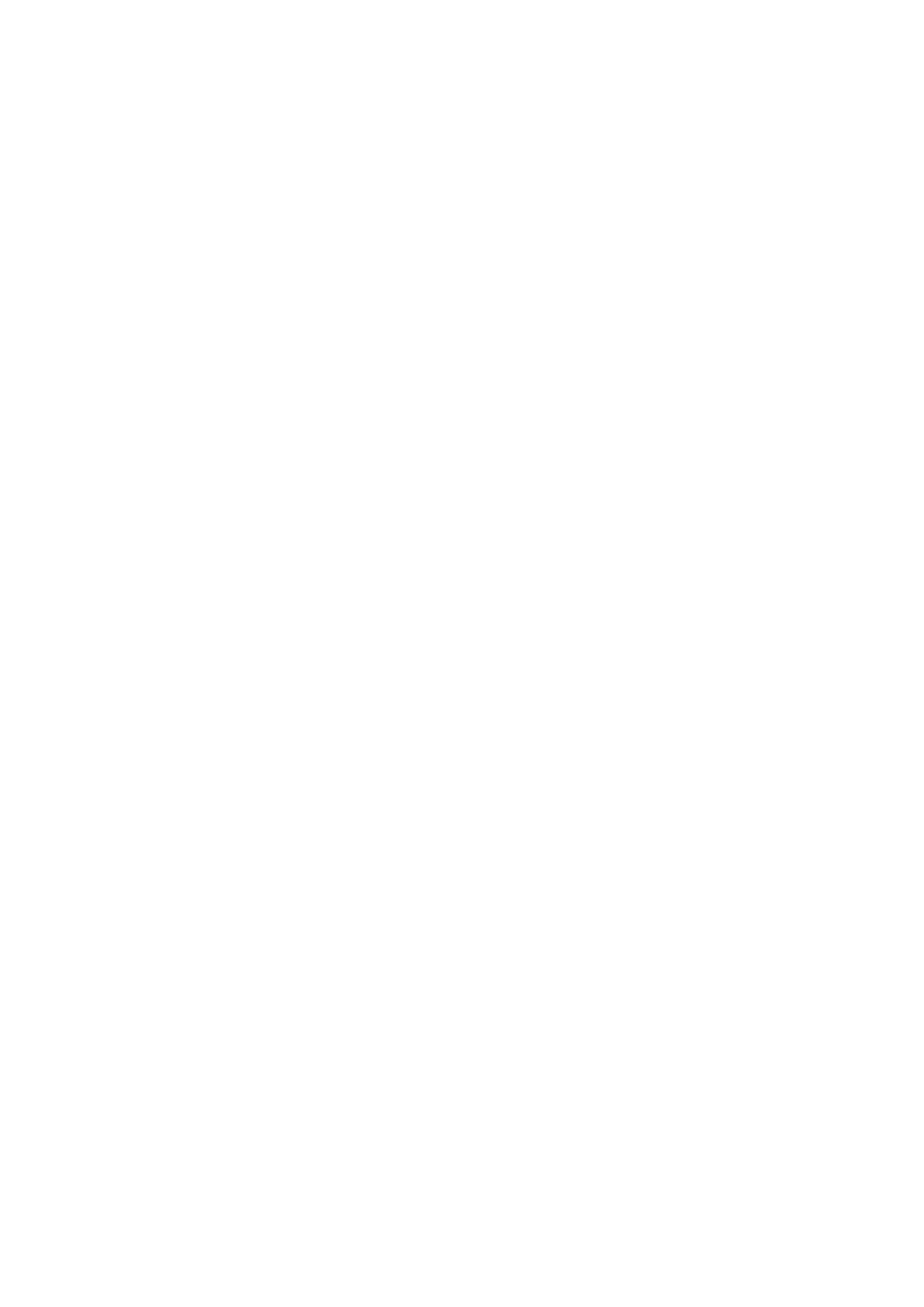#### **ABSTRACT**

The objective of this paper is to map out the changes in the public, private and voluntary provision of long-stay care for elderly people and younger people with a physical handicap, people with a mental handicap and people with a mental illness in Britain over the period 1970-1990. It is also designed to bring together in a convenient form all the relevant data which are not readily available because they are published in several disparate sources. The effects on the social security budget of the expansion of private residential and nursing homes are described.

 National trends in provision show a marked increase in private residential and nursing homes and indicate how private provision has taken up an increasing number of people aged 65 years or over and has substituted for public provision with the closure of the hospitals for people with a mental illness or a mental handicap. The income support payments to people in independent homes increased at 1990 prices from £33 million in 1980 to £1390 million in 1990.

 The implications of this changing balance of care in terms of choice, efficiency and equity are examined in the concluding section. There is some evidence that the growth of the independent sector has increased consumer choice and improved efficiency in the provision of long-stay care but at some cost to those people who would have been provided with free NHS facilities but now have to contribute to the costs of their care.

Key words: Continuing care, residential homes, nursing homes.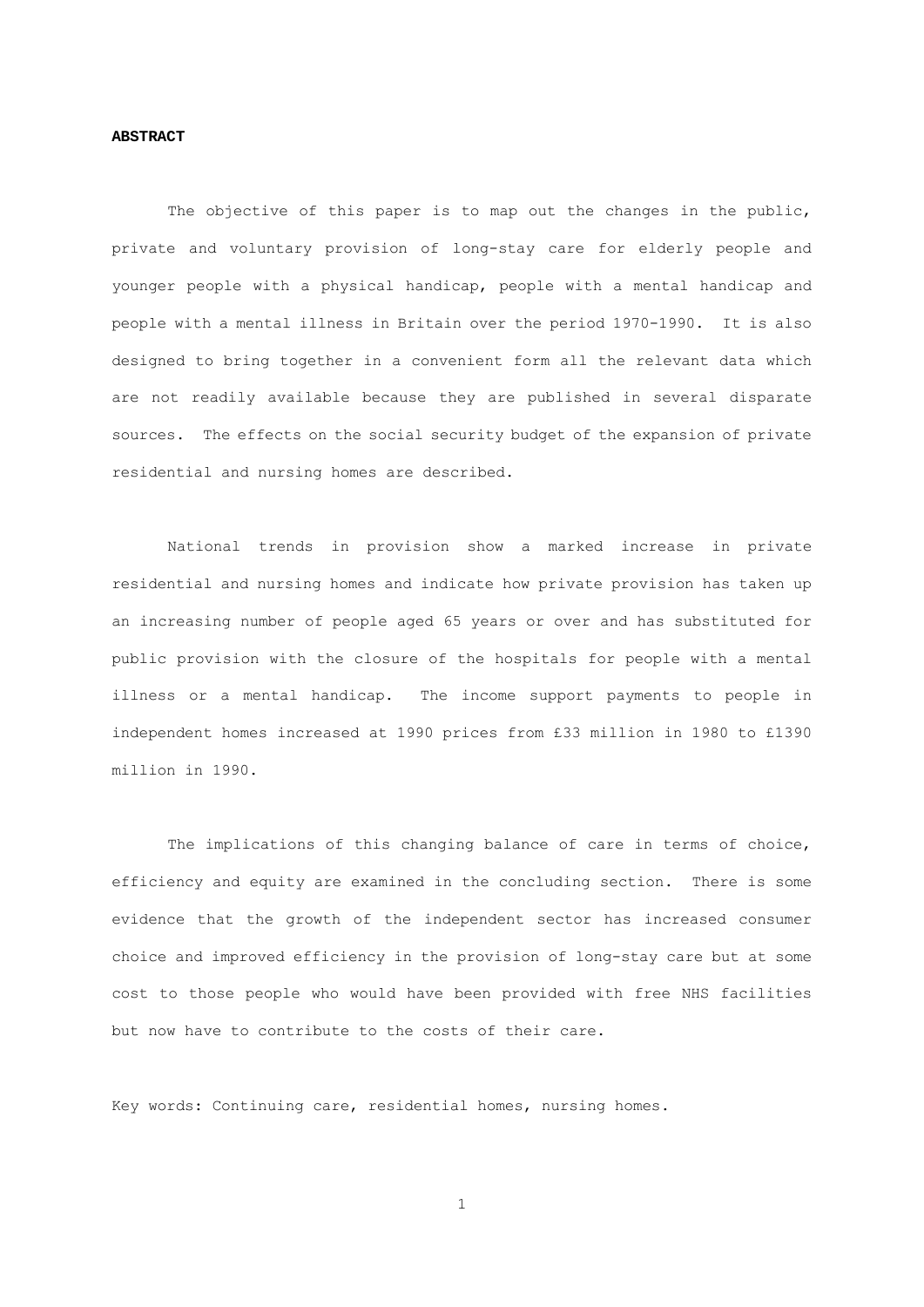#### **CHANGES IN THE PROVISION OF LONG-STAY CARE, 1970-1990**

#### **1. INTRODUCTION**

 This is principally a descriptive paper which sets out the changing pattern of long-term care in Britain over the last two decades. It is original, however, in that it brings together the changes in public/private mix in long-term care for all client groups concerned - elderly people, people with physical disabilities, people with a mental handicap and people with a mental illness. It also conveniently brings together data which are not readily available because they are published in several disparate sources. Although the demographic drift of the increasing numbers of elderly people aged 75 years or over is a major focus of interest, it has to be remembered that the other groups of people who receive long-term care have seen major changes occur in the type of accommodation provided as the traditional form of continuing care in hospitals has contracted. The changes in the balance of providing continuing care is set out below in section 2, while the effects of these changes in social security are detailed in section 3. The implications for the future of health and social care policies of the growth of private residential and nursing home care are discussed in the final section.

 The information in the paper was collected as part of a survey of private and voluntary residential and nursing homes carried out in 1986-87 by research staff at the Personal Social Services Research Unit at the University of Kent and the Centre for Health Economics at the University of York. The survey was designed to examine charges to residents and patients, facilities provided by homes and the characteristics of residents and patients. The main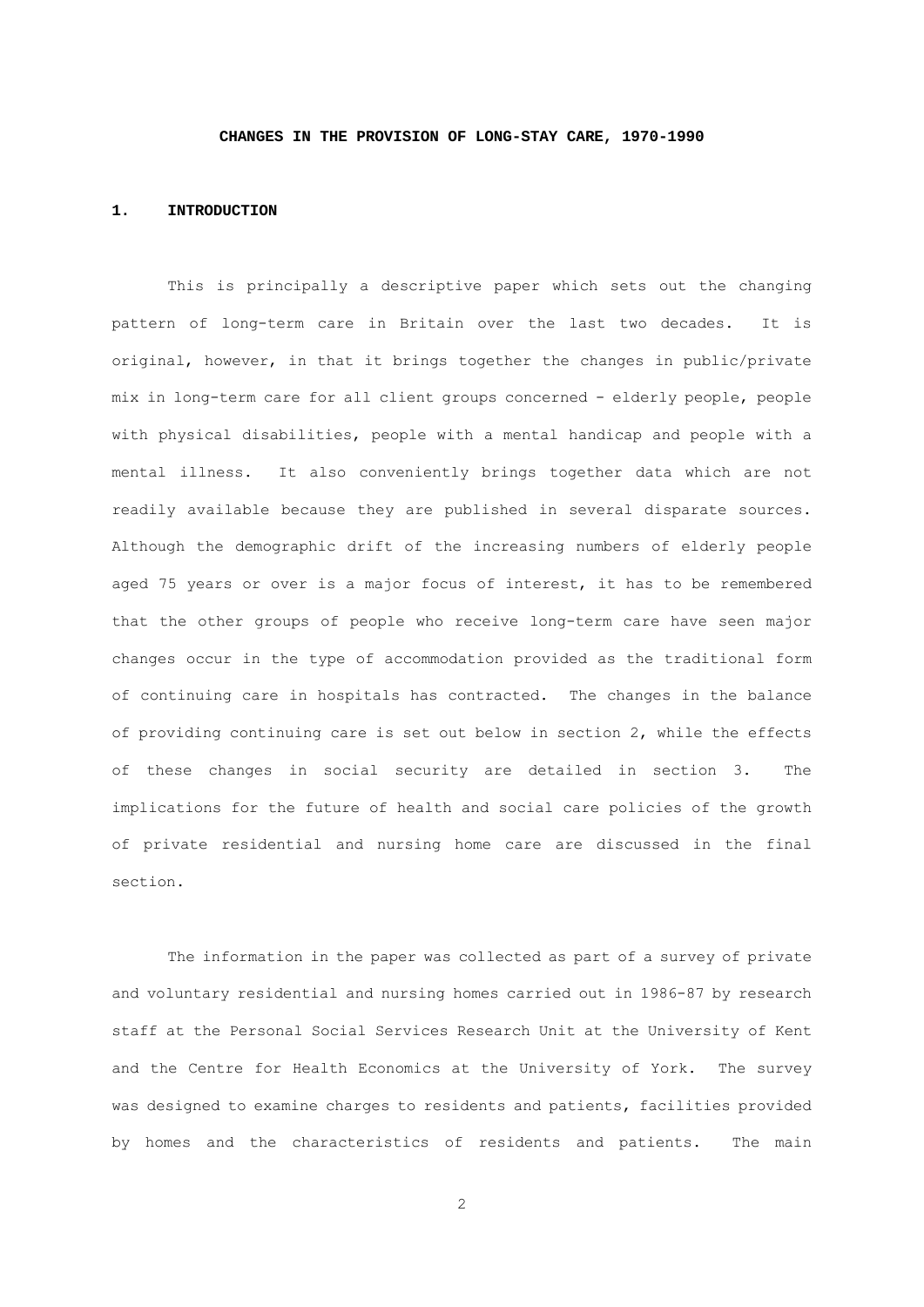characteristics of the homes for all client groups and of their residents and patients have been described in a previous paper (Darton and Wright, 1990), and a comparison of residential and nursing homes for elderly people has also been published recently (Darton and Wright, 1992). The survey was also designed to be compatible with a survey of local authority, voluntary and private residential homes for elderly people carried out by research staff at the PSSRU in twelve English and Welsh local authorities in 1981 (Darton and Knapp, 1984). The 1981 survey used questionnaires developed from those used in the 1970 Residential Census of local authority and voluntary residential homes for elderly people and younger people with a physical handicap (DHSS, 1975) and the (unpublished) 1971 DHSS sample survey of private residential homes. In this paper the development of residential and nursing home care is traced for years which correspond as closely as possible to these survey dates.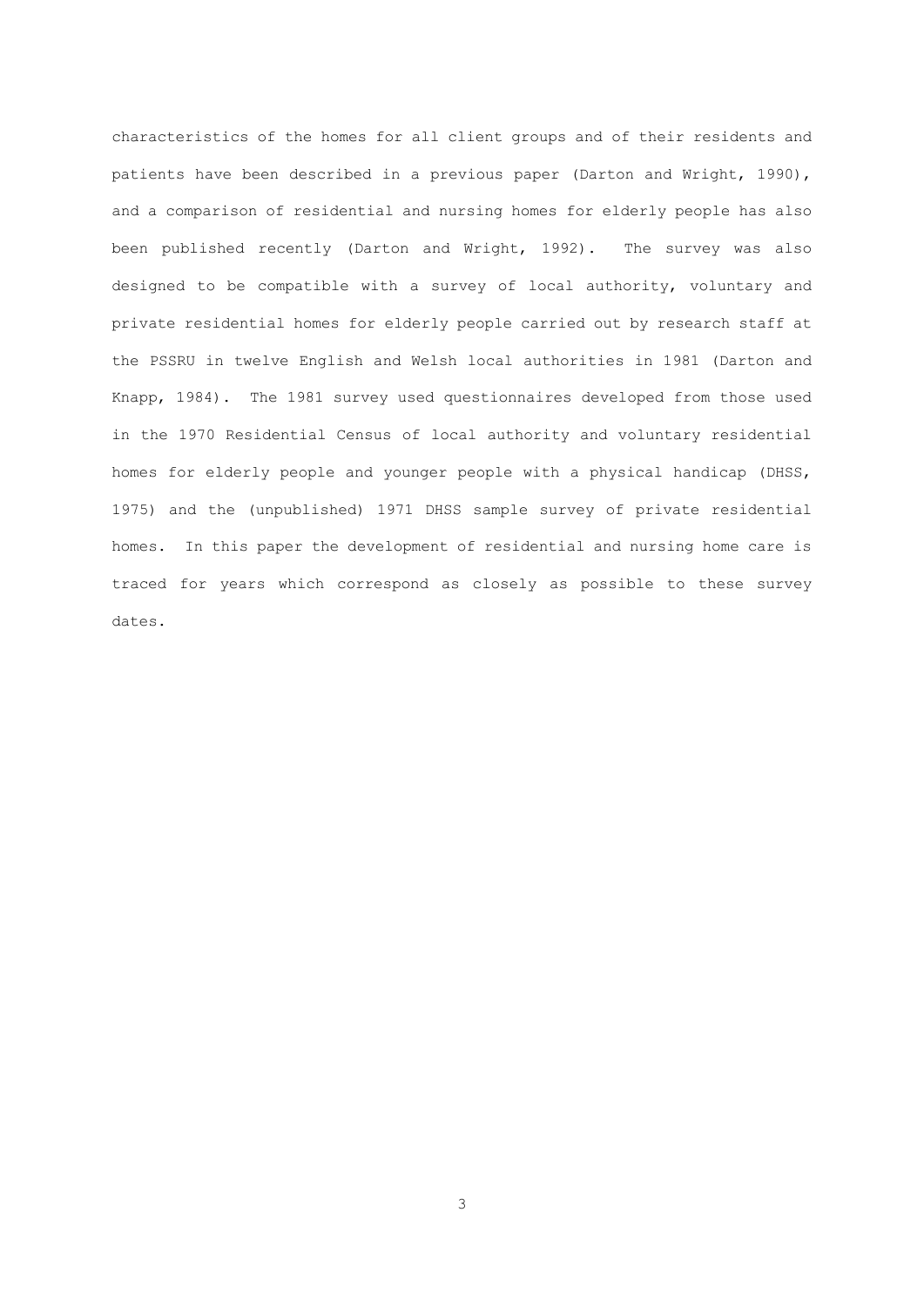#### **2. NATIONAL TRENDS IN LEVELS OF PROVISION**

#### **2.1. Introduction**

 This section is concerned with quantifying the changing public/private mix in the provision of long-stay places in Britain over the years from 1970 to 1990.

 Tables 1 to 6 present information on levels of residential care, nursing home and hospital provision in Great Britain for selected years, including 1990, the latest year for which all the information is available, drawn from national statistics. The inclusion of information for particular years has been dictated partly by availability, although the information presented for homes for elderly people and younger people with a physical handicap in tables 1 and 2 has been selected to correspond to the years in which the 1970 Census of Residential Accommodation, the 1981 PSSRU survey and the 1986 PSSRU/CHE survey were undertaken. Dual registered homes are included with both residential and nursing homes, but the double-counting of places in dual registered homes appears to be small (Darton et al., forthcoming). In addition, figures 1 and 2 show the number of places in residential homes for elderly people and people with a physical handicap and the number of places in nursing homes for England and Wales, relative to the population aged 75 and over, for the periods 1970 to 1990 and 1982 to 1990, 1990 being the most recent year for which all the necessary data are available. The use of the population aged 75 and over to calculate relative levels of institutional provision for elderly people is based on the recommendation by Larder et al. (1986). In 1986, the proportions of residents aged 75 and over in homes for elderly people and people with a physical handicap in England were 86 per cent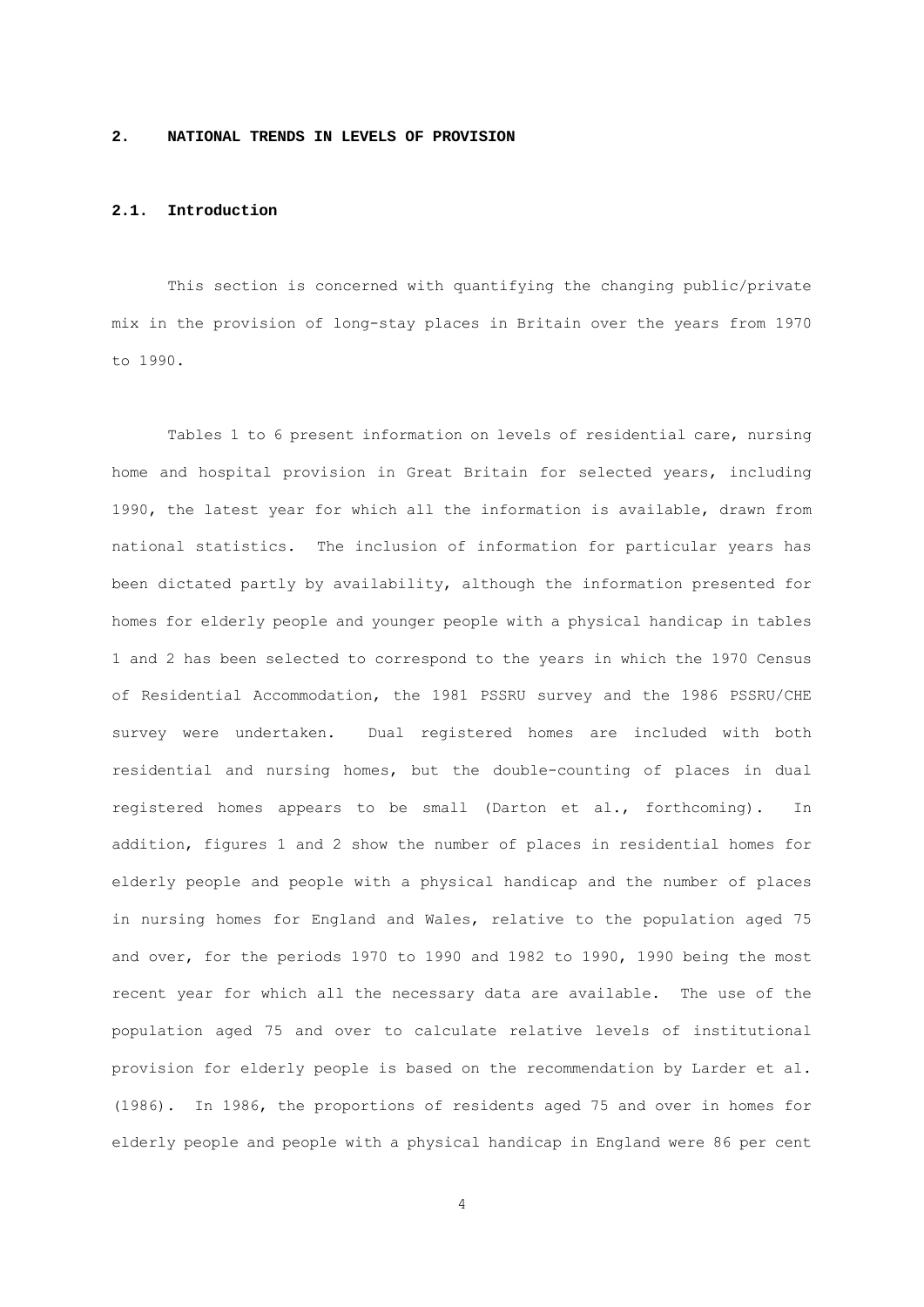in private homes, 82 per cent in local authority homes and 72 per cent in voluntary homes (DHSS, nd(d)). The corresponding proportions for residents aged 65 and over were 96 per cent in private homes and local authority homes and 82 per cent in voluntary homes. Similar age distributions were found for residents and patients in the homes in the independent sector in the PSSRU/CHE survey. All of the residential homes for younger people with a physical handicap which were included in the survey were run by voluntary organisations. In private residential homes for elderly people in the survey, 86 per cent of residents were aged 75 or over and 97 per cent were aged 65 or over. In voluntary residential homes for elderly people and people with a physical handicap these proportions were slightly smaller, 68 per cent of residents were aged 75 or over and 78 per cent were aged 65 or over.

#### **2.2. Residential Care**

 Table 1 illustrates the substantial increase in the number of private residential homes and places for elderly people and people with a physical handicap in England and Wales during the period 1981 to 1986, of approximately 140 per cent, but also shows that private provision had grown during the preceding five years by approximately 50 per cent, indicating that the more recent rapid growth had built on an existing trend. In the local authority sector, the number of homes had risen during the period 1970 to 1976 by 18 per cent, with a concomitant increase of 14 per cent in the number of elderly residents, but then showed very modest growth, of a total of 103 homes, less than one for each local authority, between 1976 and 1981. Between 1981 and 1986 there was a very small increase in the number of homes and places, and a slight fall in the number of residents in 1986 compared with 1981. In the voluntary sector some growth occurred between 1976 and 1981, but the number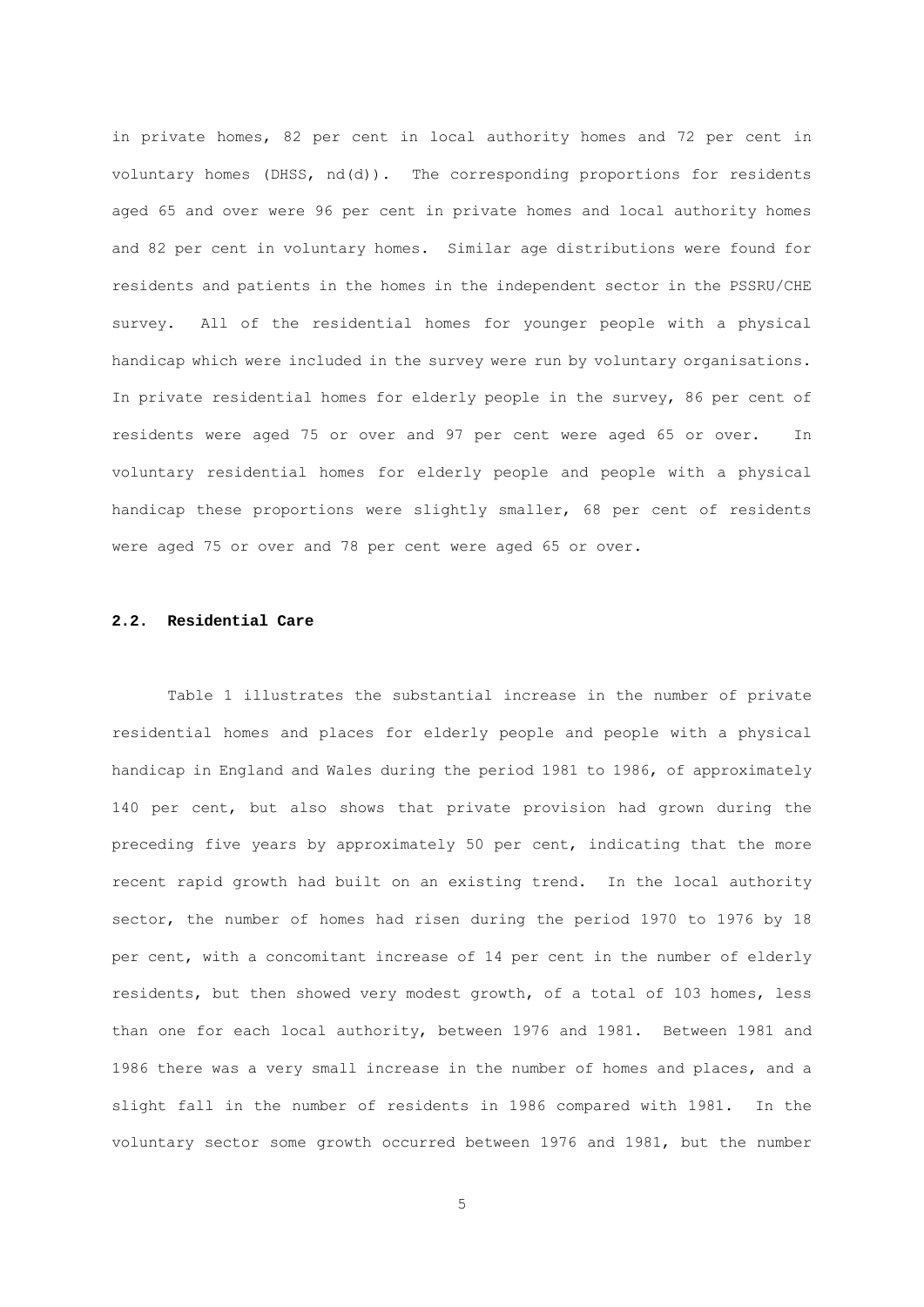of homes, places and residents declined between 1981 and 1986. Between 1981 and 1986 private homes virtually doubled their contribution to the total number of places available, from 20 to 38 per cent. Since 1986, the level of provision in the private sector has continued to grow, while local authority and voluntary sector provision has declined, and in 1990 private homes contributed 51 per cent of the total number of places available. However, since missing data are estimated from the latest available information (Department of Health, nd(b)), the overall level of provision and the contribution by the private sector are likely to be underestimated. Although the recorded level of provision in the voluntary sector declined between 1986 and 1990, overall occupancy levels increased and a slightly larger number of residents was recorded as being accommodated in 1990 than in 1986. Between 1990 and 1991, there was a further increase of 7 per cent in the total number of places in the private sector, and in 1991 the private sector accounted for 53 per cent of the total number of places available (Department of Health, nd(b); Welsh Office, 1991b, 1992b).

 Table 2 shows the levels of provision of homes for elderly people and people with a physical handicap in Scotland for the period 1970 to 1990. Information for independent homes in Scotland is only disaggregated into private and voluntary homes in the statistics prepared by the Scottish Office for 1985 onwards, but the information in the table indicates that the private sector has not developed to the same extent as in England and Wales, although between 1986 and 1990 the number of places in private homes increased by 130 per cent. Private homes accounted for 10 per cent of the total number of places in homes in Scotland in 1986, compared with 38 per cent of places accounted for by private homes in England and Wales, but rose to 20 per cent of the total number of places in 1990. The registered home sector in Scotland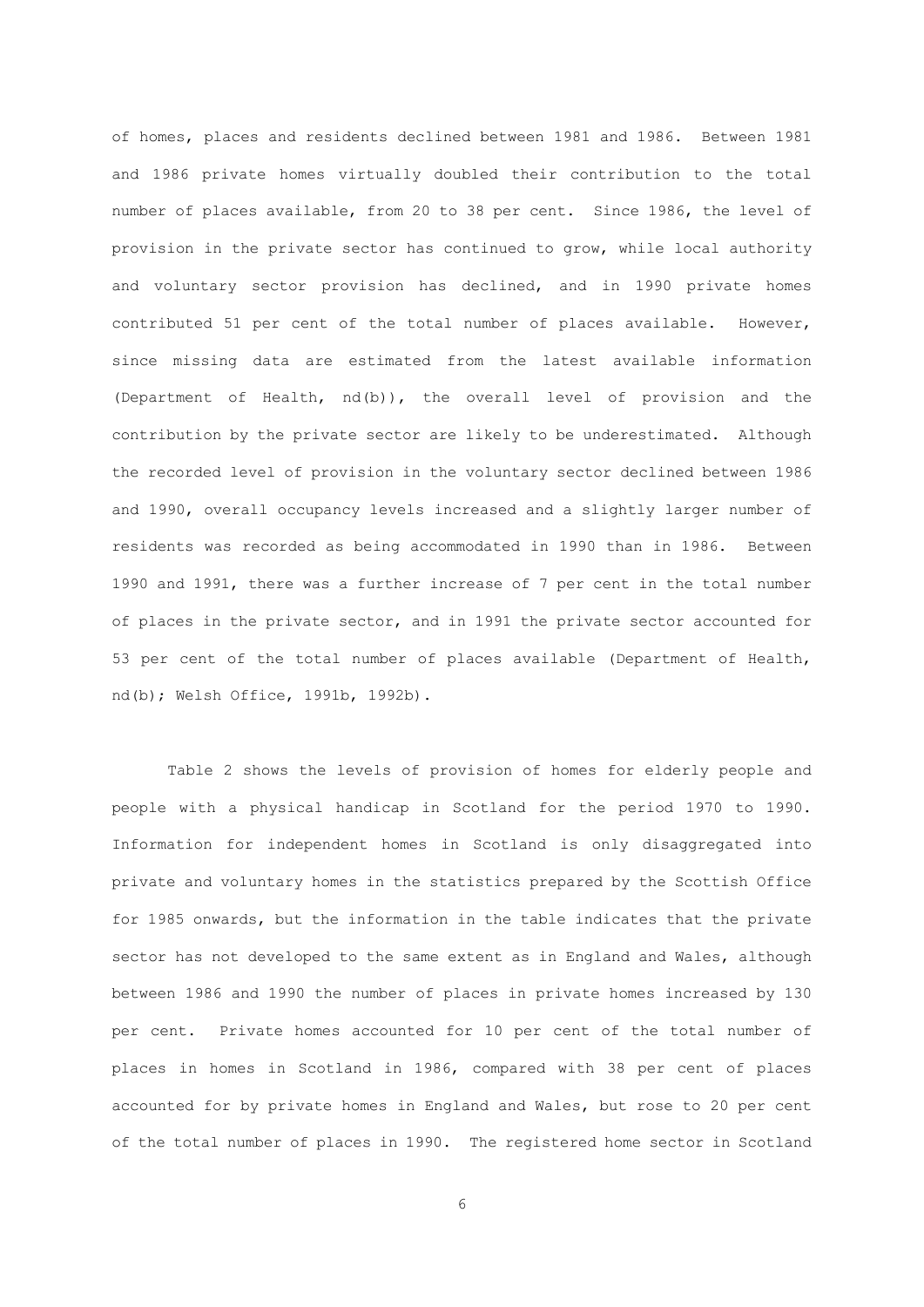experienced a 17 per cent increase in the number of places during the period 1981 to 1986, but in the preceding five years it had remained virtually static, following a previous increase of 21 per cent in the number of places between 1970 and 1976. The local authority sector in Scotland experienced similar growth during the 1970s to that in England and Wales, but further modest growth took place between 1981 and 1986. Since 1986, the number of local authority homes in Scotland has grown slightly, but the overall number of places has fallen owing to a reduction in the average size of homes.

 The growth in the number of elderly people aged 75 and over in England, Wales and Scotland, from figures in the Annual Abstract of Statistics (Central Statistical Office, 1973, 1977, 1983, 1988, 1992) was: 9 per cent between 1971 and 1976; 15 per cent between 1976 and 1981; 13 per cent between 1981 and 1986; and 8 per cent between 1986 and 1990. A comparison with the change in the number of elderly people in residential homes in England and Wales shown in table 1 reveals that the growth in the number of residents approximately matched the growth in the number of elderly people aged 75 and over in the population as a whole during the period 1971 to 1981, but that between 1981 and 1986 the growth in the number of residents was approximately double the growth in the number of elderly people aged 75 and over in the population as a whole. Between 1986 and 1990 the growth in the number of residents continued to exceed the growth in the number of elderly people aged 75 and over in the population as a whole, although the relative growth in the number of residents was less than during the previous five years. This growth is illustrated in figure 1, which shows the relative number of places in all types of residential home for elderly people and younger people with a physical handicap in England and Wales for the period 1970 to 1990. The relative number of places remained fairly constant up to 1983, at approximately 70 places per thousand persons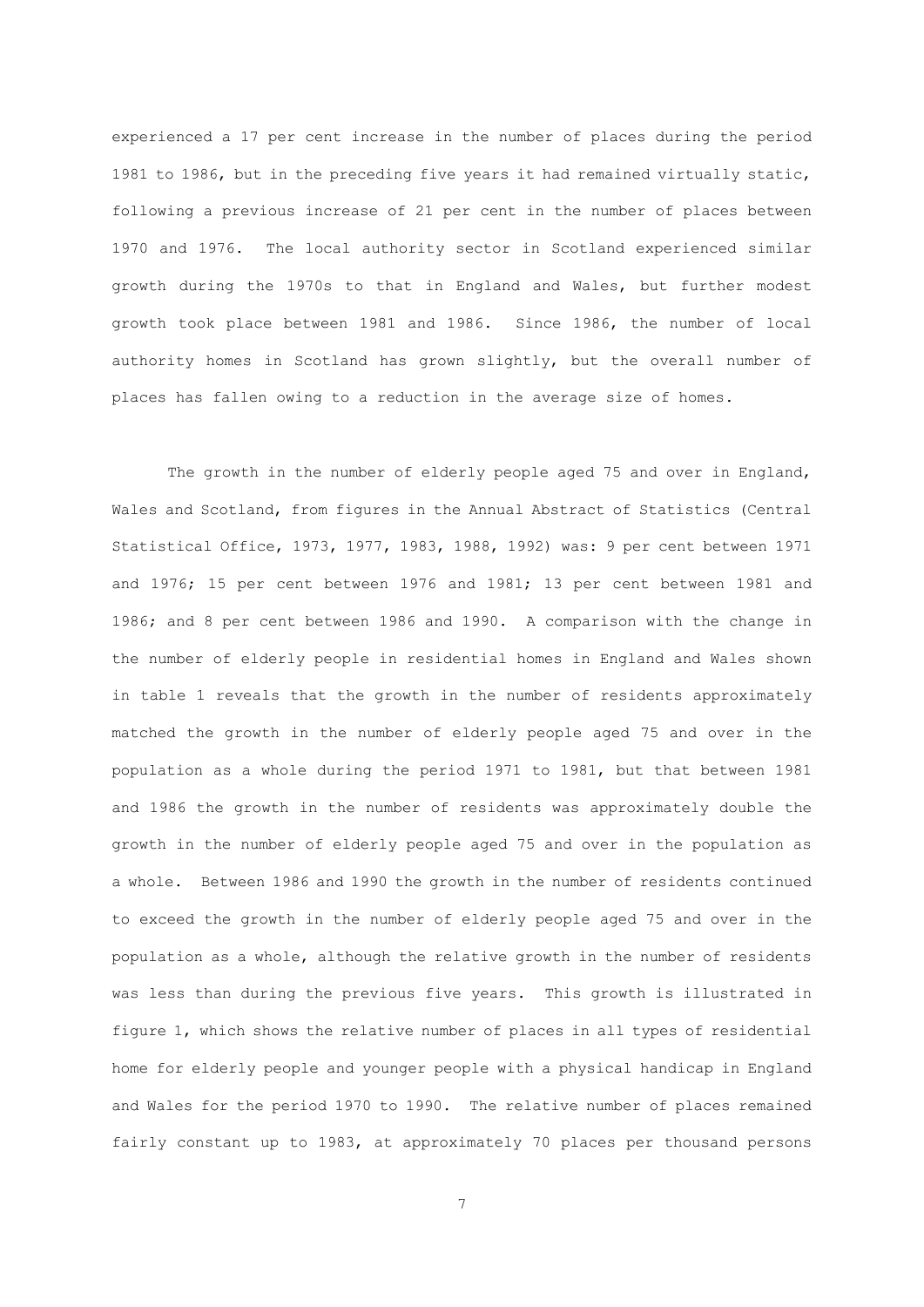aged 75 and over, before increasing to 79 places per thousand persons aged 75 and over in 1986, and to 85 places per thousand persons aged 75 and over in 1990. Figure 1 also shows that in 1988 the level of provision in private homes overtook that in local authority homes.

 In Scotland the number of residents grew more rapidly than the number of elderly people aged 75 and over in the population as a whole between 1971 and 1976, 15 per cent compared with 11 per cent, but between 1976 and 1986 the growth in the number of residents was much lower than the growth in the number of elderly people aged 75 and over in the population as a whole. Between 1986 and 1990 the number of residents in local authority and voluntary homes fell slightly but, as a result of the growth in private provision, the growth of nearly 9 per cent in the total number of residents in Scotland exceeded the 6 per cent growth in the number of elderly people aged 75 and over during this period (Central Statistical Office, 1988, 1992). During the period from 1971, a smaller proportion of elderly people have been accommodated in residential homes in Scotland than in England and Wales. In 1971, residents in homes in England and Wales formed approximately 6.0 per cent of the elderly population aged 75 and over, compared with 5.4 per cent in Scotland. In 1986, the figures were 6.6 per cent for England and Wales and 5.0 per cent for Scotland, and increased to 7.0 per cent for England and Wales and to 5.1 per cent for Scotland in 1990.

 Changes in the levels of private residential provision for people with a mental handicap or a mental illness in England during the period 1977 to 1990 have mirrored those observed for homes for elderly people and people with a physical handicap, with homes for people with a mental handicap or a mental illness growing even more rapidly during the period 1986 to 1990. Between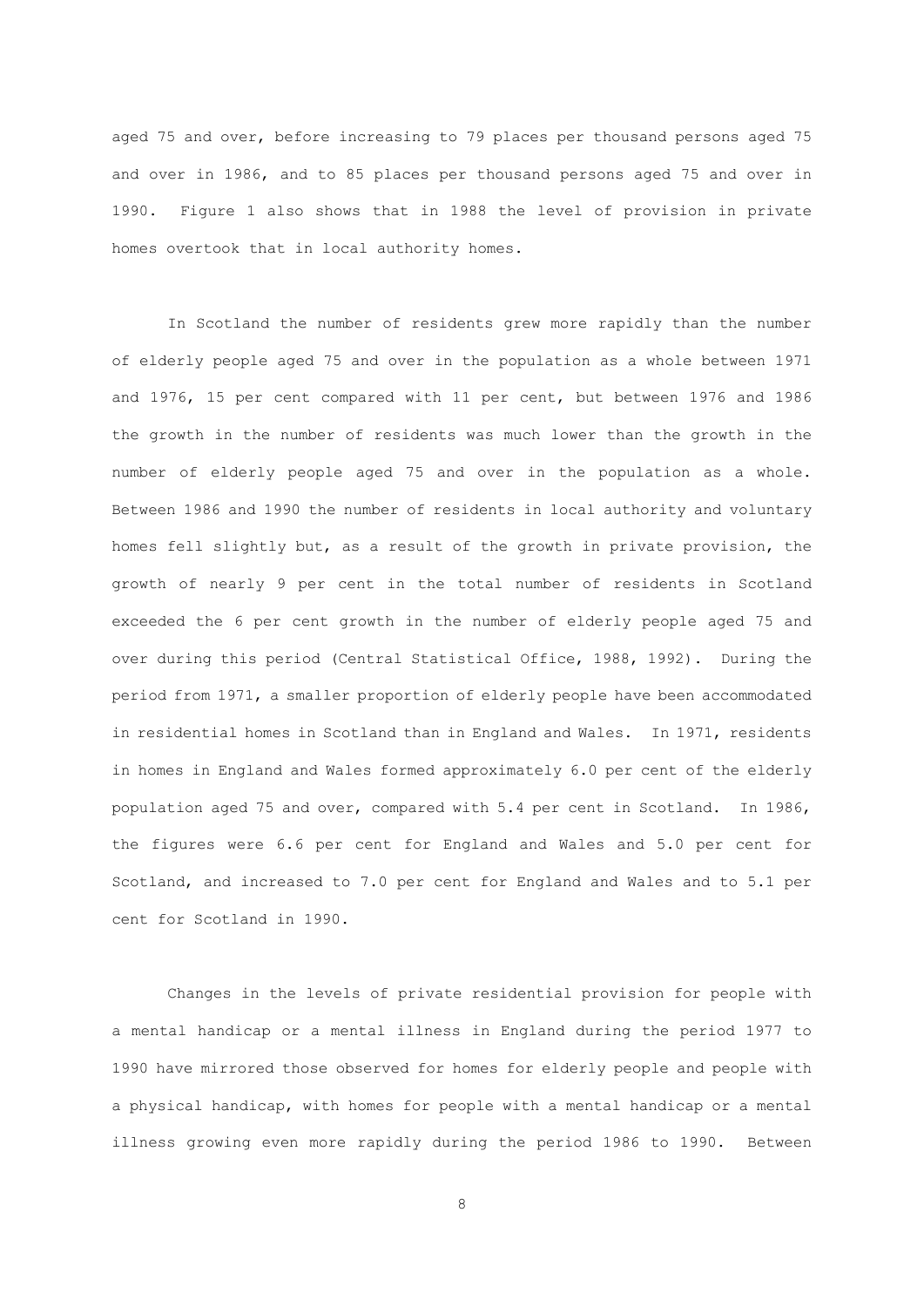1986 and 1990, the number of places in private homes for people with a mental handicap more than doubled, and the number of places in private homes for people with a mental illness increased by over 170 per cent. However, growth also occurred in the local authority and voluntary sectors between 1977 and 1990, although the number of places in local authority homes for people with a mental illness decreased slightly between 1986 and 1990.

 Information for Wales is not included in table 3 because published figures for private and voluntary homes have not been disaggregated by client group for this period. For Scotland, changes in definitions to exclude group homes with minimal social work involvement, except registered homes, have affected the comparability of the figures over time, particularly for homes for people with a mental illness (Scottish Office, 1985, 1991). Excluding such group homes, homes for people with a mental illness have formed a smaller proportion of the total number of homes for people with a mental handicap or a mental illness in Scotland than in England. During the period 1978 to 1986, overall levels of growth of homes for people with a mental handicap were more modest than in England, but the local authority sector grew more and the independent sector grew less than in England. Between 1980 and 1986 the number of places in local authority homes for people with a mental handicap in Scotland grew by 54 per cent, compared with 31 per cent in England, while the number of places in registered homes in Scotland grew by 34 per cent, compared with 130 per cent in private and voluntary homes in England. However, between 1986 and 1990 the local authority sector showed virtually no growth, compared with a 7 per cent growth in places in England, while the number of places in registered homes in Scotland grew by 129 per cent, compared with 89 per cent in private and voluntary homes in England.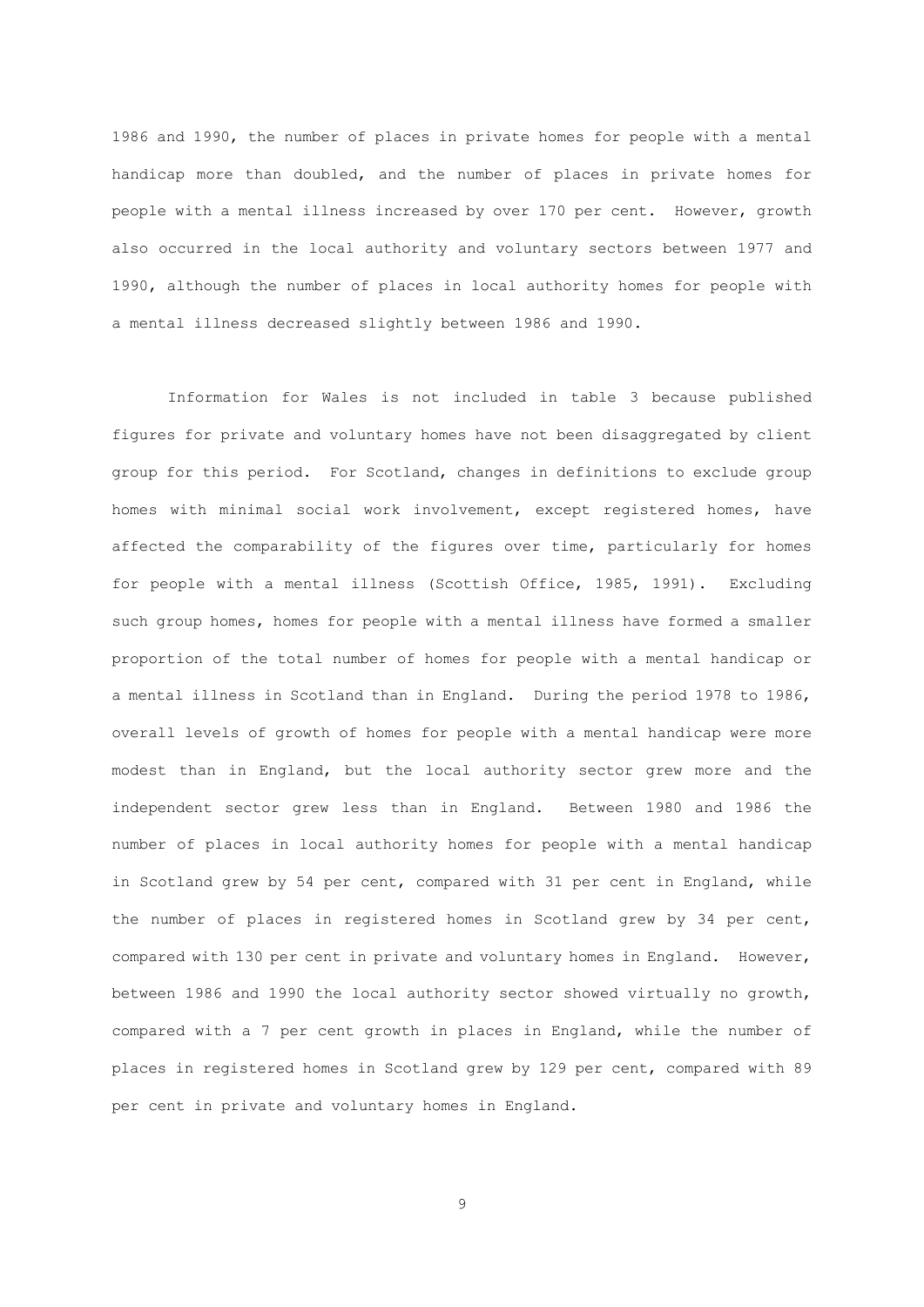Independent sector provision for people with a mental illness also grew more in Scotland than in England between 1986 and 1990, while local authority provision decreased more than that in England. In England, private sector provision for people with a mental handicap or a mental illness exceeded voluntary sector provision during the period 1986 to 1990, but in Scotland the voluntary sector remained the principal form of independent sector provision in 1990, accounting for 81 per cent of places for people with a mental handicap and 88 per cent of places for people with a mental illness (Scottish Office, 1991).

Table 1, table 2, figure 1, table 3 and table 4 here

#### **2.3. Nursing Homes**

 Less information is available for the nursing home sector than for residential homes, and Larder et al. (1986) have reported that the data collected from district health authorities by the DHSS may not be very reliable. Table 5 summarises the information collected by the DHSS, the Department of Health and the Welsh Office for 1982 to 1990, and the number of nursing homes has been estimated from the data in private hospitals, nursing homes and clinics as the total number of establishments minus the number with operating theatres (Welsh Office, personal communication). The number of beds for different types of patient cannot be determined separately for nursing homes, although the information collected from the Welsh Office for preparing table 5 would suggest that very few beds for long-stay elderly patients are contained in independent hospitals rather than in nursing homes. According to the figures presented in table 5, the number of long-stay beds available for elderly patients increased by 20 to 25 per cent annually between 1982 and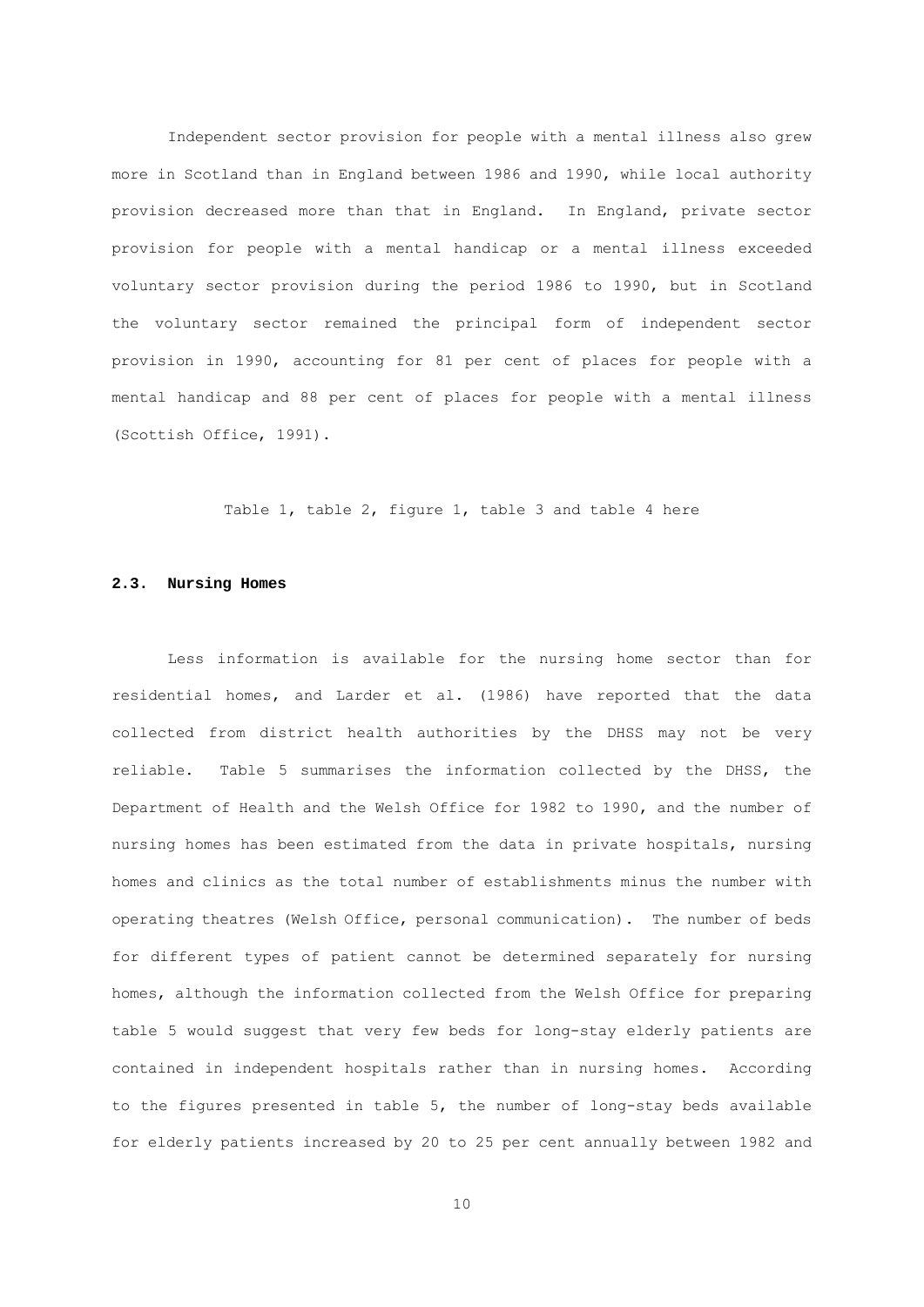1986. Between 1986 and 1989 the rate of growth increased to about 30 per cent per year, but declined to about 23 per cent between 1989 and 1990.

 Figure 2 illustrates the growth in the number of beds in nursing homes in England and Wales during the period 1982 to 1990, in relation to the number of elderly people aged 75 and over in the population as a whole. The number of beds for elderly people rose from 6 per thousand elderly people in 1982 to 13 per thousand in 1986, and to 27 per thousand in 1990, and accounted for nearly all of the growth in the total number of beds in independent nursing homes and hospitals during this period, which rose from 12 per thousand in 1982 to 34 per thousand in 1990. In 1986, the total number of places for elderly people in registered nursing homes and residential homes for elderly people and people with a physical handicap in England and Wales was approximately 290000, equivalent to 8.8 per cent of the population aged 75 and over. In 1990, the total number of places for elderly people had risen to approximately 385000, equivalent to 10.8 per cent of the population aged 75 and over.

#### Table 5 and figure 2 here

#### **2.4. National Health Service Hospital Provision**

 It is also interesting to set these changes in the provision of residential and nursing home care in the context of NHS hospital provision. The number of beds available in hospitals for people with a mental handicap or a mental illness and the number of in-patient beds in departments of geriatric medicine in England and Wales for the period 1980 to 1990 are shown in table 6. The transition to community care has reduced the number of beds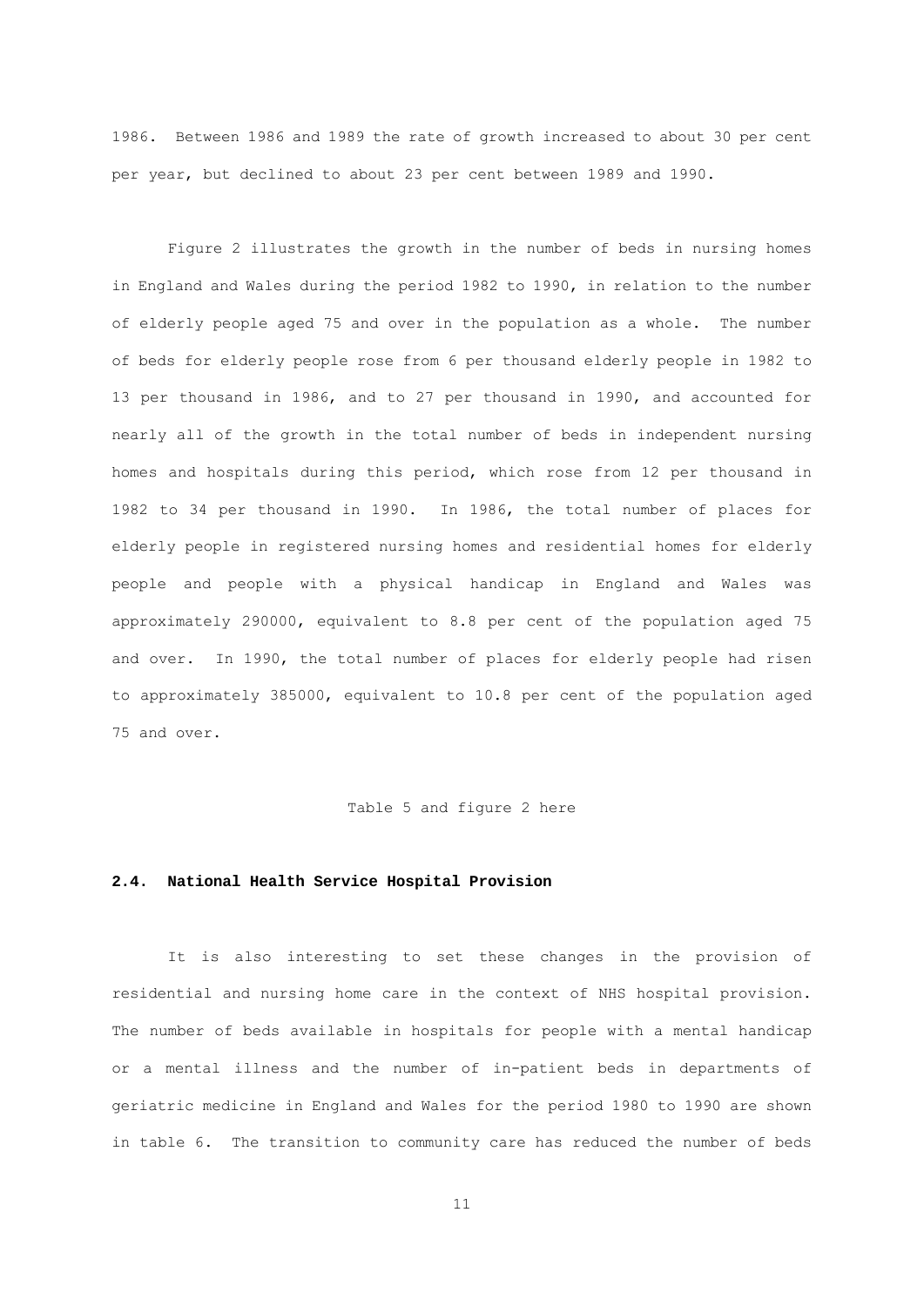available by 46 per cent for people with a mental handicap and by 32 per cent for people with a mental illness. In-patient beds in departments of geriatric medicine have declined by 10 per cent. The NHS provision has therefore shown the greatest contraction. While such a change may be very welcome for younger people, the decline of NHS continuing care facilities for elderly people involves major problems of equity in the burden of paying for care. These and other implications for health and social care policies of the changes in the pattern of provision of long-term care are addressed in the final section of this paper.

#### Table 6 here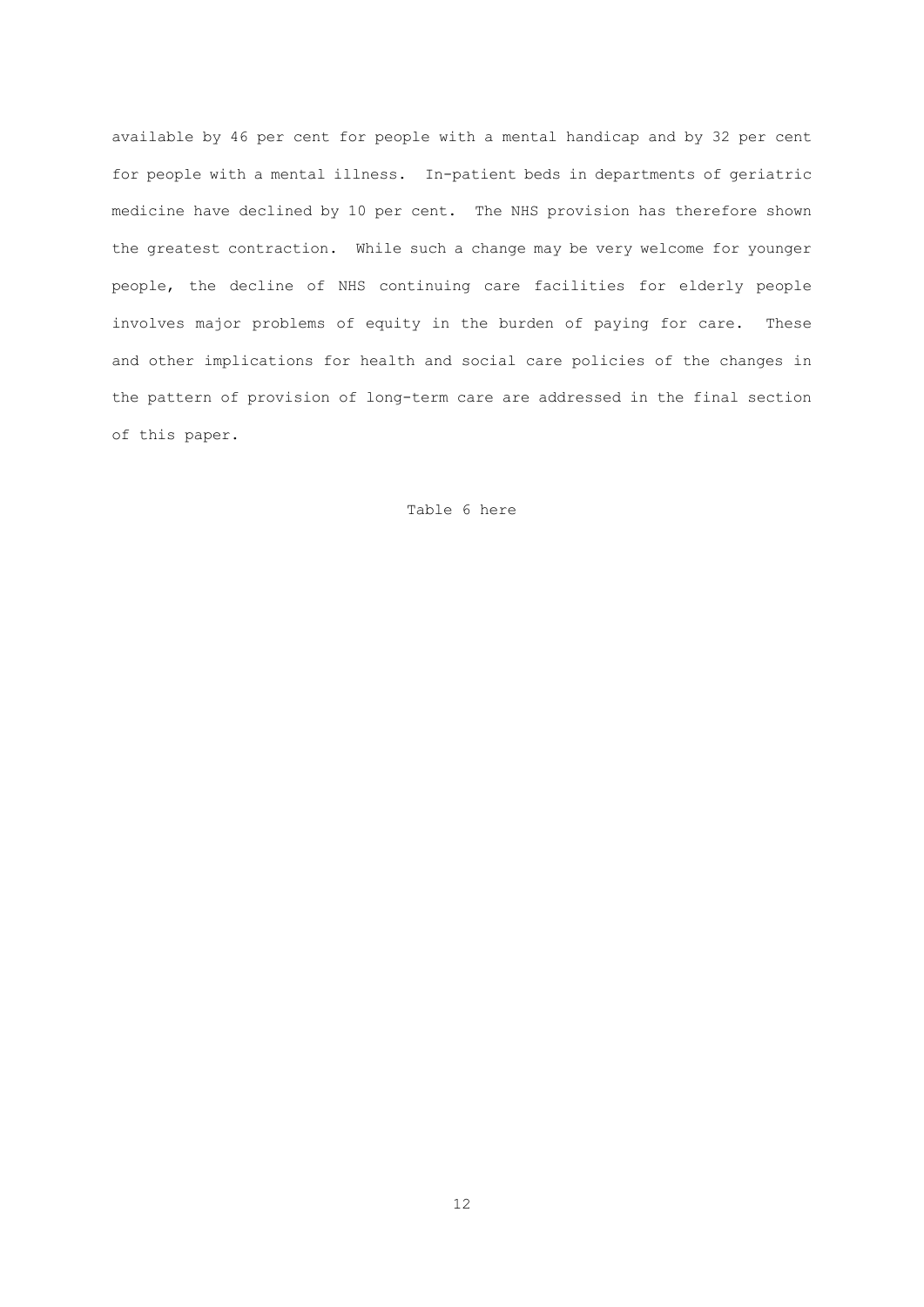#### **3. INCOME SUPPORT AND RESIDENTIAL AND NURSING HOME CARE**

 Associated with the growth in the level of provision of places in independent residential care and nursing homes has been a dramatic increase in the amount of support from the social security system to residents and patients in homes in the independent sector, and a substantial increase in both the number and the proportion of residents and patients supported by social security payments. There was a 26-fold increase in real terms in social security payments to people in independent residential care and nursing homes between December 1979 and February 1986 (DHSS, 1987d). Although the private sector of residential care for elderly people and people with a physical handicap had begun to expand in the mid-1970s, as shown in figure 1, the increase in provision in this sector accelerated in the early 1980s. Changes in the system of supplementary benefit board and lodging payments introduced in November 1983 received substantial publicity and increased the rate of growth in private sector provision (DHSS, 1985). A new system of national supplementary benefit board and lodging limits related to the type of care provided by the home was introduced in 1985, prior to the PSSRU/CHE survey, and supplementary benefit was replaced by income support in the Social Security Act 1986, which came into force in April 1988 (DHSS, 1987b), after the survey had been undertaken. Table 7 shows the growth of support to residents and patients in residential care and nursing homes in England, Scotland and Wales from income support (supplementary benefit board and lodging) payments during the period 1979 to 1990. Such payments rose from £10 million per year in December 1979 to £459 million per year in February 1986, a 26-fold increase in real terms, as noted above, and have continued to grow, reaching an annual rate of £878 million in May 1988, and £1390 million by August 1990. Following the uprating of the income support limits for 1991-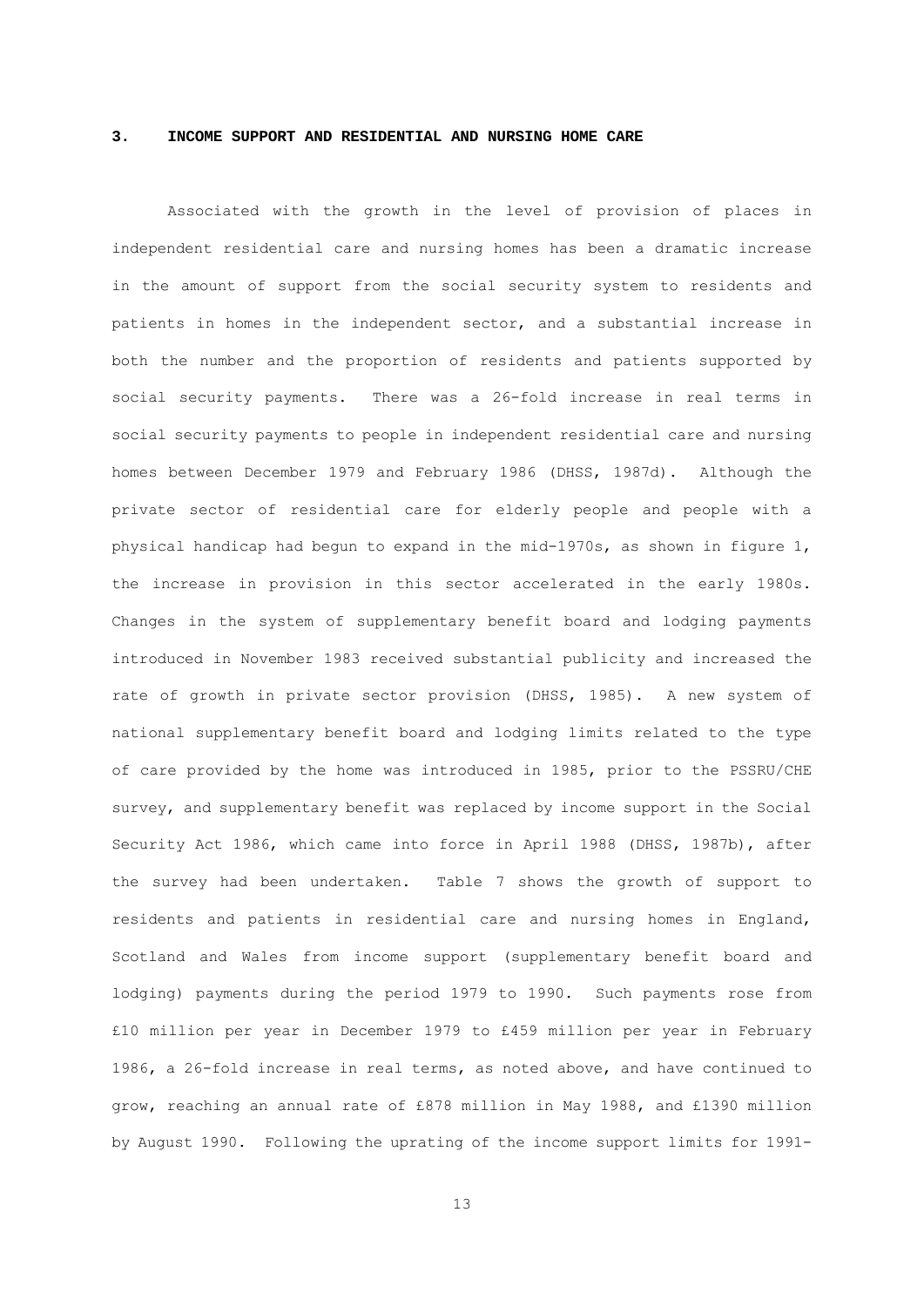92 in April 1991, income support payments were estimated to reach an annual rate of £1625 million, and to support an estimated 220000 claimants (House of Commons, 1991).

Table 7 here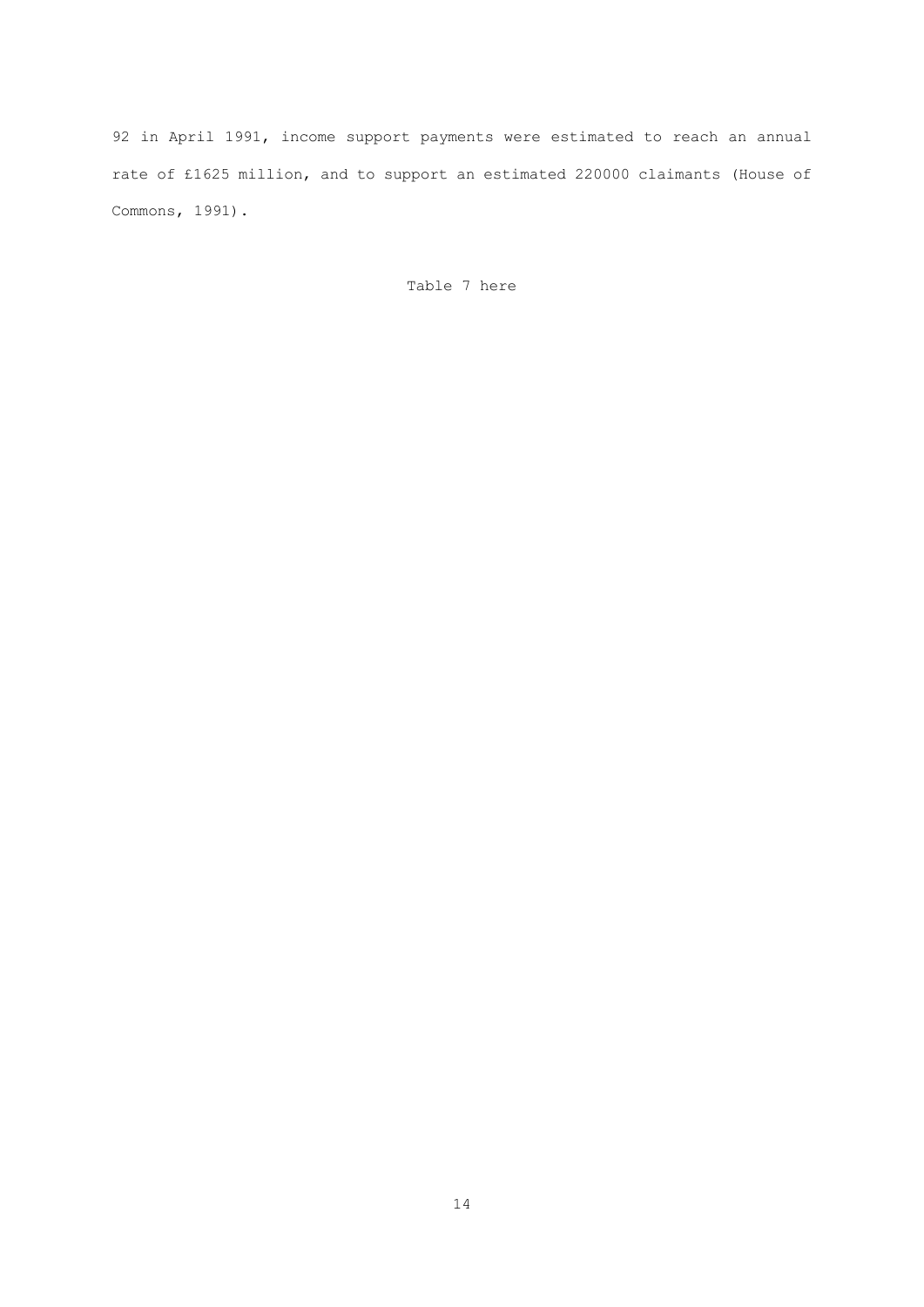#### **4. IMPLICATIONS FOR HEALTH AND SOCIAL CARE**

 The changing balance of public:private provision of long-term care has had and will continue to have important implications for health and social care policies in regard to issues of choice, efficiency and equity.

 In the first place, it can be argued that the growth of private sector provision has given people who needed continuing care a greater number and variety of places from which to make a choice. This is particularly true where residential and nursing homes have replaced large scale public provision. The large hospitals for people with a mental handicap or a mental illness, many of which had more than 500 beds, served very large catchment areas, which made accessibility very difficult for visitors. Even relatively smaller (under 200 beds) hospitals with continuing care facilities for elderly people were not always conveniently located for visitors (Wright, 1985). In addition, both NHS and local authorities usually operate residency rules for admission to care which make it difficult for people to migrate across administrative boundaries. However, although some NHS authorities have pursued a policy of discharging people from long-stay care to the districts in which they used to live, others have discharged people to homes at some distance from the hospital or their previous place of residence. The independent sector does not have such restrictions and, in principle, people will usually be free to find a home which suits them and potential visitors, whether they use income support from social security or their own resources to meet the charges for care.

 However, a word of caution needs to be added on the aspect of choice. Although private residential homes may be smaller and more scattered than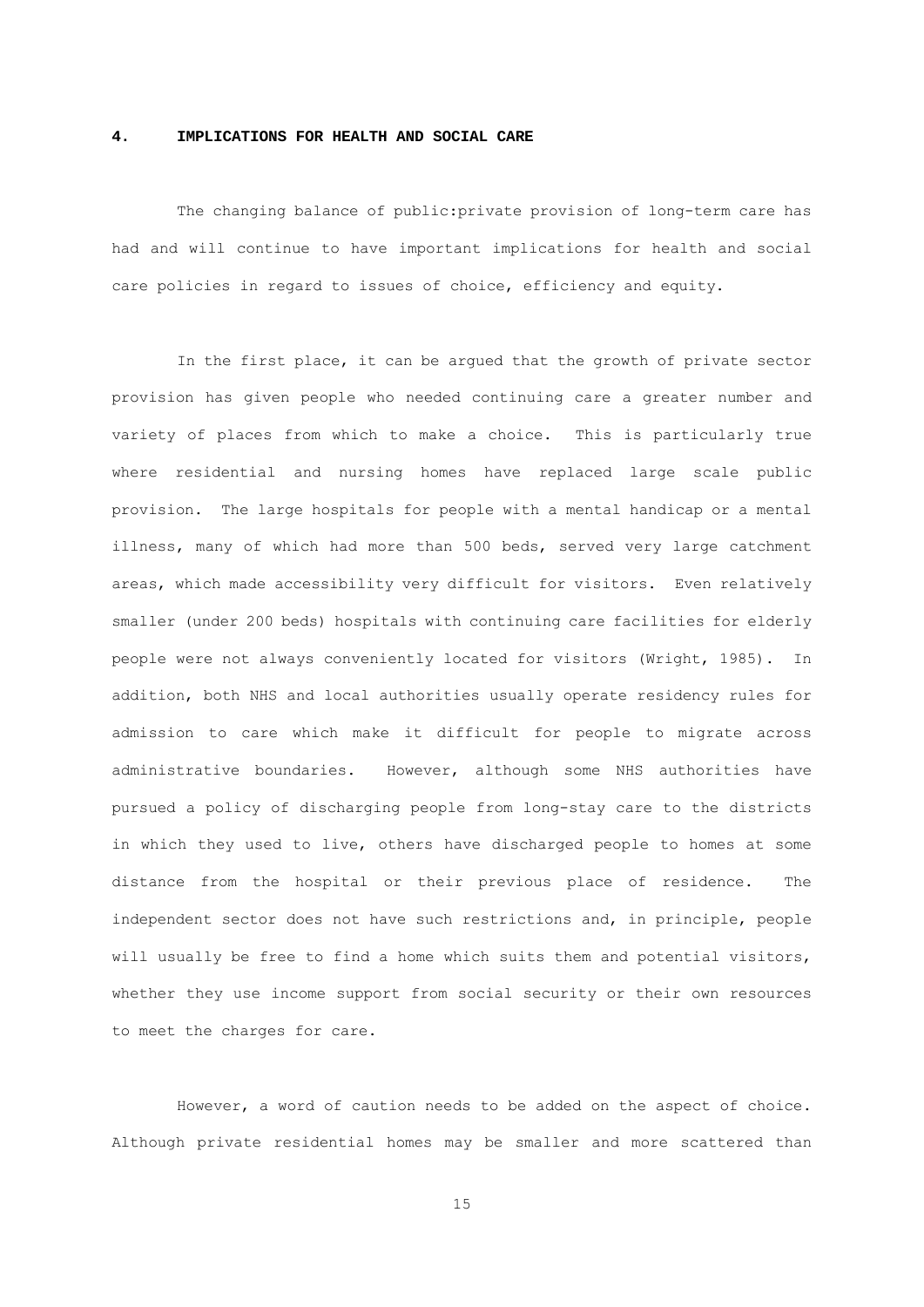their equivalents in the public sector, there is no guarantee that they will be located in areas most suitable to potential residents and their visitors. They may also be concentrated in areas in particular localities because of the availability of suitable property. The provision of independent homes is variable. Some parts of London, for example, have very few private or voluntary residential or nursing homes. Even within one local government administrative area there is varied provision of private homes. For example, in North Yorkshire in 1985 there was one nursing home place per 450 people over 75 years of age in the Hambleton and Richmond districts of the county compared with one per 18 in the Harrogate and Craven districts of the county. In the period 1985-87 the residential care market in North Yorkshire was not growing to cover existing deficiencies in provision, although the development of nursing home care was being responsive to excess demand (Corden, 1992). This study also found that local authority residential homes helped to balance the uneven spread of private and voluntary homes. Local authority homes have to some extent been located near to the populations they serve. As Davies and Knapp (1981, p.104) reported, "authorities have been increasingly able to integrate new homes into local communities, although often not without resistance from private householders". While this opposition to the location of new homes for elderly people is probably related to town planning considerations and the siting of larger (40-50 place homes) in mostly residential areas, the opposition to locating smaller homes for the other client groups in local communities is based on fear about anti-social behaviour, falling property values and increases in traffic and noise (Knapp et al., 1992).

 However, it must be added that although integration within the local community has been the intention of successive governments over many years,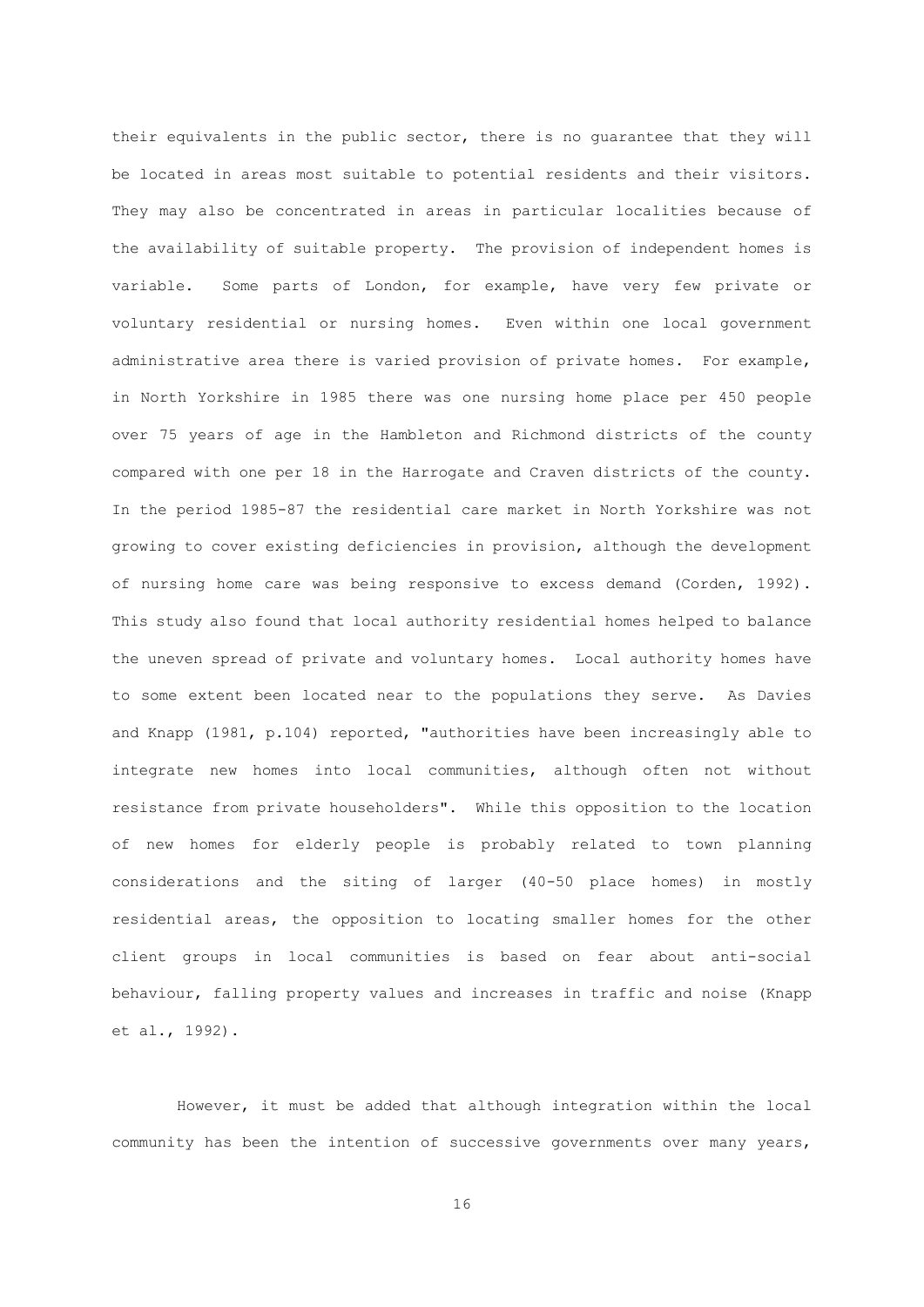the location of a home within a community has not guaranteed that integration either in the care of elderly people (Willcocks, 1986) or people with a mental handicap (Raynes et al., 1990).

 The provision of private residential and nursing home care is dominated by small units which tend to promote competition provided that the spatial distribution is not too sparsely scattered. The penetration of the market by large firms or chains is still on a relatively minor scale, particularly in the residential care sector. In 1991, only 6.5 per cent of residential care, dual registered and nursing homes in the private sector were owned by providers with three or more homes. However, 14.8 per cent of the nursing homes and 14.5 per cent of the dual registered homes were owned by major providers, compared with 2.5 per cent of the registered homes. The homes owned by the major providers are larger on average than those owned by proprietors with one or two homes. In 1991, the major providers accounted for 21.2 per cent of nursing home places, 19.6 per cent of places in dual registered homes, and 3.9 per cent of residential home places in the private sector (Laing and Buisson, 1992). In the PSSRU/CHE survey, 84 per cent of private residential homes and 69 per cent of private nursing homes were the only homes run by the proprietors, and 94 per cent of private residential homes and 87 per cent of private nursing homes were run by proprietors who ran one or two homes (Darton et al., forthcoming). Theoretically, the competition between owners should promote efficiency in the long-term care sector since the growth of an industry with such a large proportion of sole proprietors suggests that there are few barriers to entry, and any likelihood of excess profit would encourage an increased supply of homes to reduce prices to competitive levels.

There is also empirical evidence which points to the relative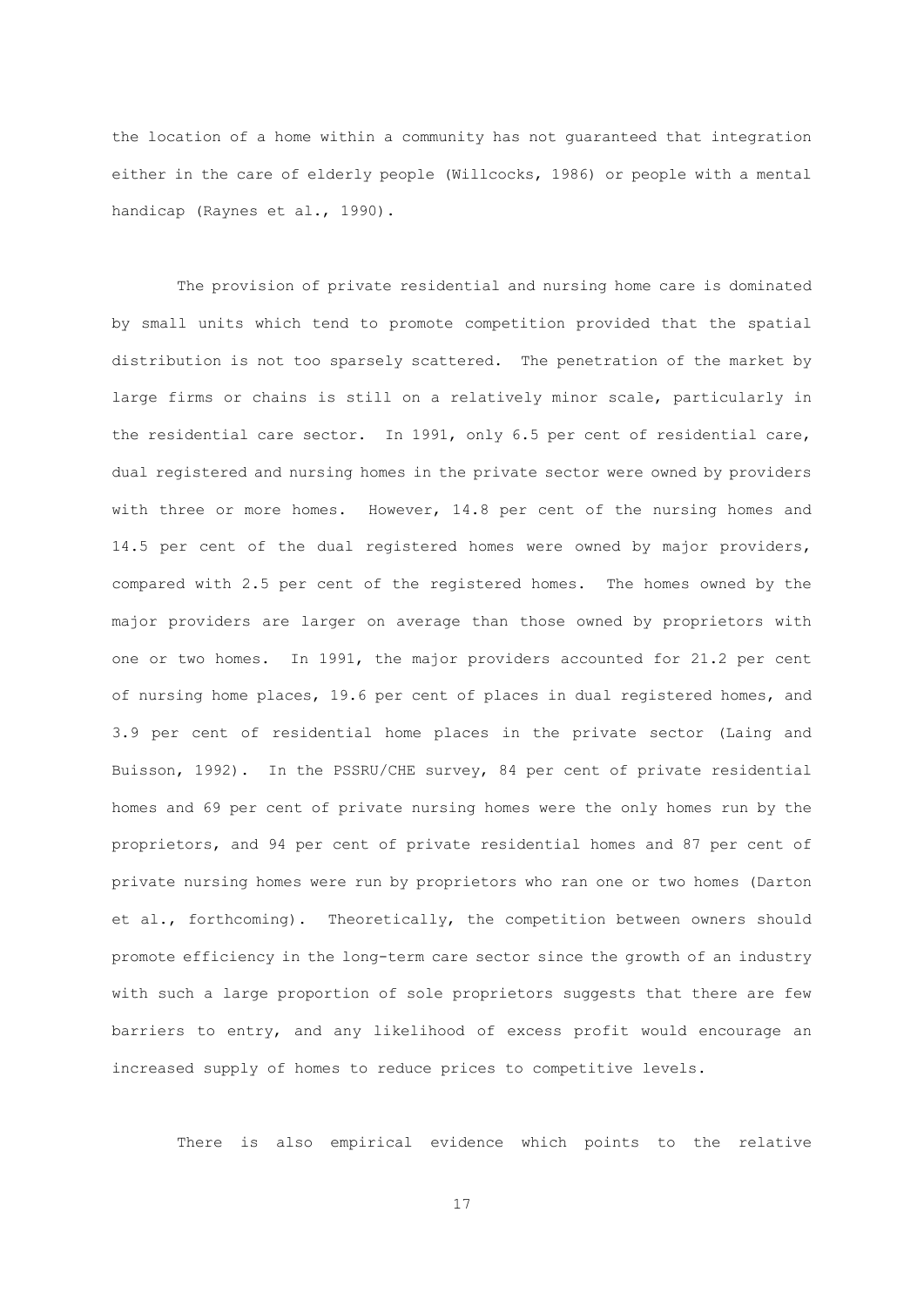efficiency of private sector residential care. Using the data collected in the 1981 survey and a follow-up survey of proprietors of private homes, Judge et al. (1986) suggested that the charges made by owners of private residential homes indicated that private homes had an edge in efficiency compared with local authority provision. A study of alternative forms of residential care for people with a mental handicap also showed the private sector homes to be the most efficient form of care (Raynes et al., 1990), although there were problems in this survey of obtaining a good response to the questionnaires sent to owners of private homes.

 The degree of competition in the provision of long-stay care, like the availability of consumer choice, is dependent on the number of homes in a locality. The effects of competition on charges for accommodation and on relative efficiency will be greatest where supply closely matches demand. However, markets for long-term care are localised and, theoretically, there could be wide variations in charging policies because of either an excess demand for care or through pricing policies which are based on monopolistic rather than competitive practices.

 Competition in the supply of long-term care is not perfect even where there is a large number of buyers and sellers in a local market. Owners will compete on non-price factors such as services provided, for example, occupational therapy, physiotherapy or chiropody, or on standards of furnishing and decor, or sizes and locations of rooms. There will be a marked effort to provide a personalised brand of care by each owner. Thus, potential residents or their agents face a multiplicity of prices and services on offer. In areas where competitive forces are weak, owners could adopt oligopolistic pricing policies either by open or covert collusion or by following a price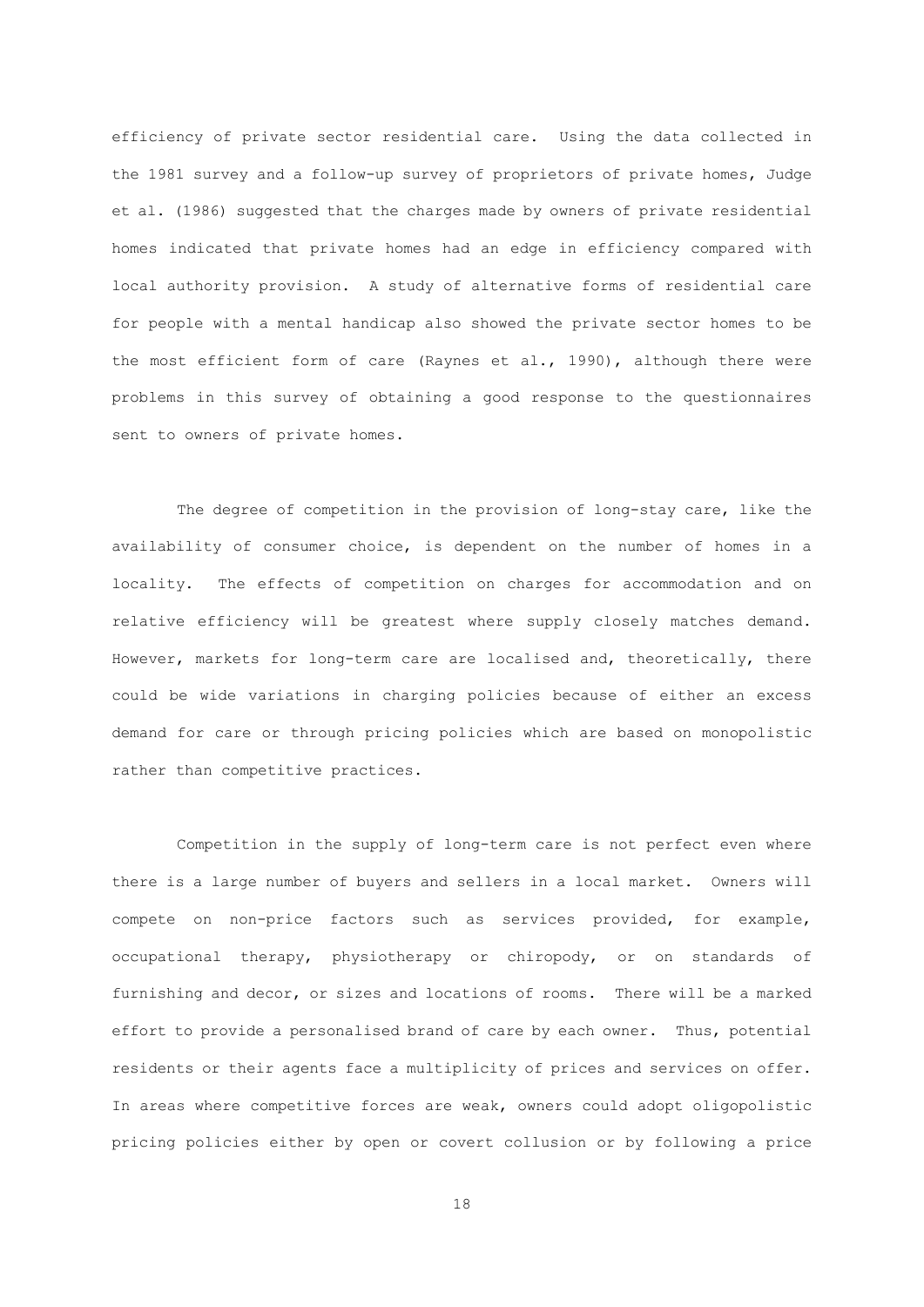leader. The presence of alternative sources of public provision could help to maintain a competitive edge to charging policies and deter the use of price-fixing practices.

 A further question about the potential efficiency of the growth of the independent sector is the tendency of the financial support system to encourage "misplacement" of people within long-term care. This concern is based on the fears that people are not placed in the care setting which is most appropriate for their current or future needs.

 The report of the Audit Commission (1986) was very critical of the "perverse incentive" provided by social security to elderly people entering independent homes instead of maintaining them in their own homes. Those people who strictly advocate "ordinary living" in ordinary housing for the care of people with a mental handicap or a mental illness or a physical handicap would also regard the use of residential or nursing homes as misplacement or inappropriate placement (Bayley, 1991). More recently, there has been criticism that the existing differential between income support for nursing home care compared with that for residential home care is encouraging the placing of people who do not need nursing care into nursing rather than residential homes (Association of Directors of Social Services, 1992).

 The extent of "misplacement" is not easy to assess because people enter homes for a variety of reasons (Darton and Wright, 1992). Increasing disability is a major reason but people may also enter residential care because they feel they are unable to cope alone or require security and companionship or because of the lack of suitable housing accommodation (Bradshaw and Gibbs, 1988). Continuity of care is an important aim in the provision of long-stay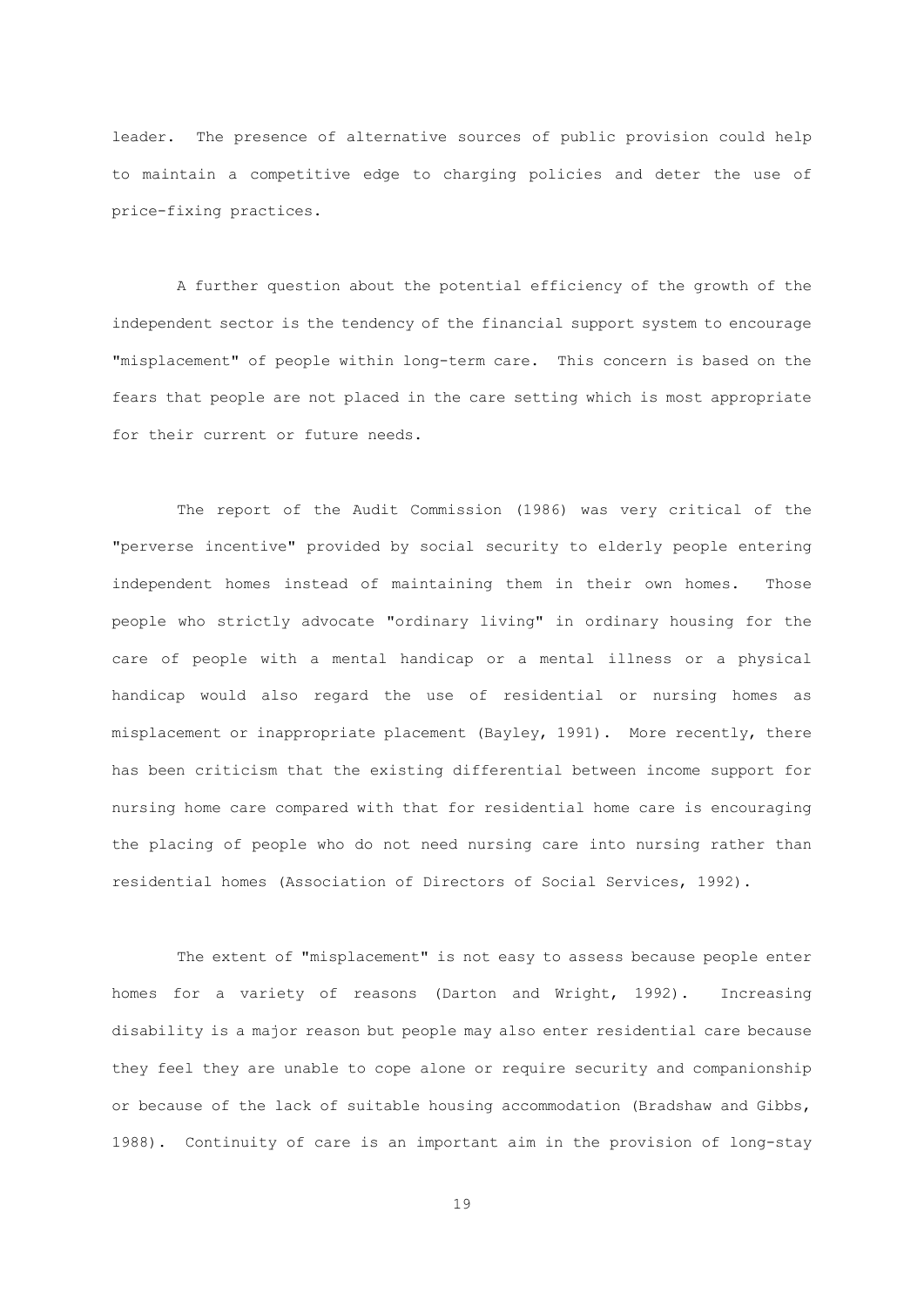care for elderly people, as recognised in the Health and Social Services and Social Security Adjudications Act 1983 which first included a provision enabling homes to be registered as both residential and nursing homes (dual registration). "Home Life: A Code of Practice for Residential Care" supported the principle of dual registration by noting "The boundary between the need for residential care and nursing care, and between 'resident' and 'patient', is rarely clear cut, and the dually registered establishment provides an environment which, in principle, is wholly in the interest of the occupants" (Centre for Policy on Ageing, 1984, p.31). Further recognition of this principle came from the recommendation of the Wagner Committee (1988) for the establishment of a single registration and inspection system for residential and nursing homes in order to maintain care in one setting as residents' disabilities increase. Consequently, cross-sectional studies of the distribution of disabilities within and between homes are always likely to reveal a fairly large proportion of residents or patients who are only mildly disabled (Darton and Wright, 1992), and such evidence could be interpreted as the provision of continuity of care rather than as "inappropriate placement".

 Finally, the financing of care in independent homes raises equity issues, especially for elderly people. Before the growth of the independent sector over the last twelve years or so, most people in long-stay care were in NHS or local authority accommodation. This in itself raised equity issues since local authorities charged for accommodation while NHS care was free. People with low incomes were not affected by this difference. Their weekly state income in all these settings was reduced to "pocket money" levels. However, for people with higher incomes the transfer from NHS to local authority care could be quite expensive. The development of the private sector, especially nursing homes, has added a further dimension to this matter.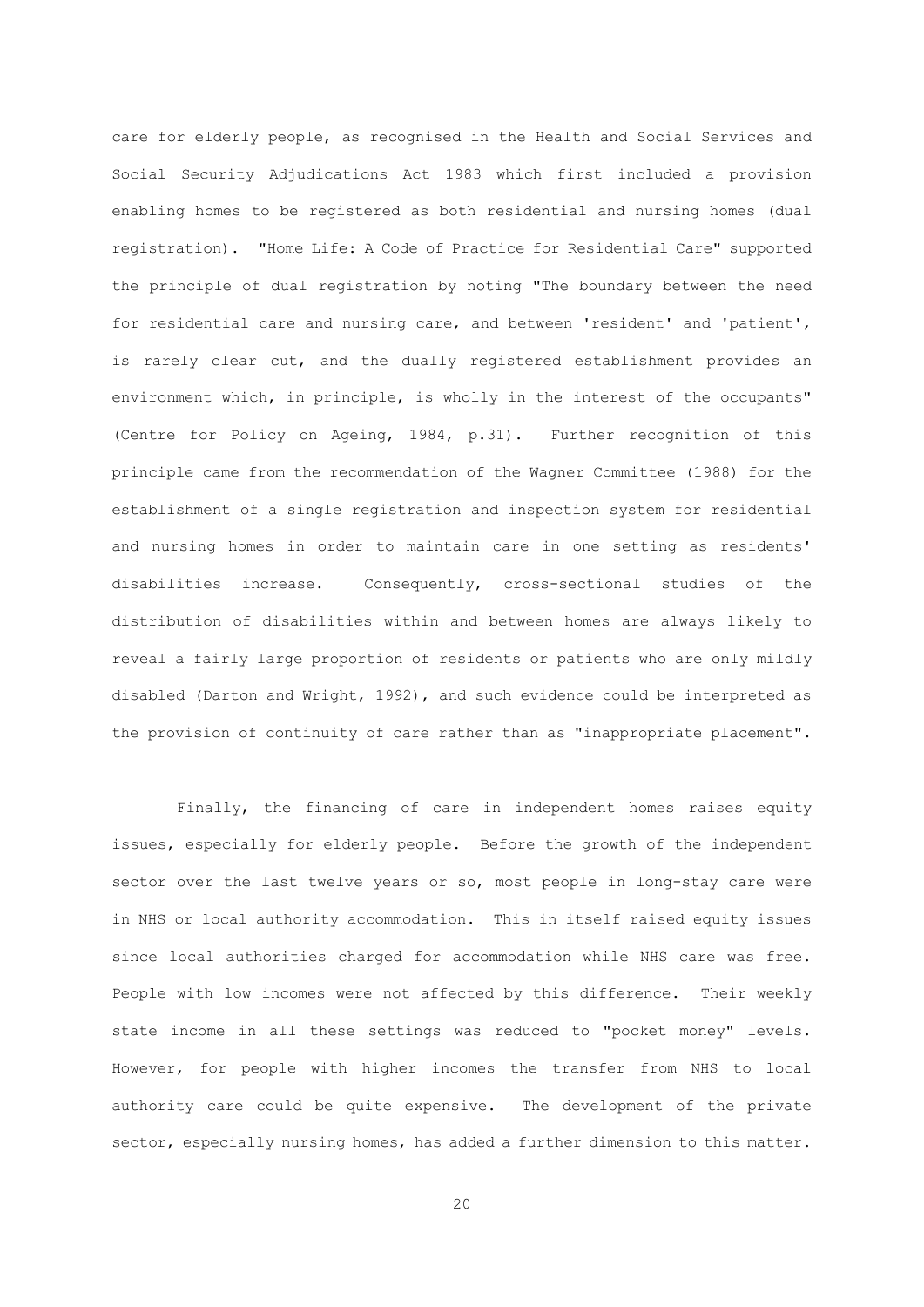If people are not eligible for income support, the cost of paying for care is frequently high enough to take up all their present income and make heavy demands on their accumulated savings, including the wealth that has accrued to their property. Where charges in homes are higher than income support levels, even those people whose incomes comprise state pension plus supplementary social security benefits have to look to other sources to top up income support to find suitable accommodation.

 It is possible that the reduction in the availability of continuing care beds in the NHS will continue at a rate which ensures that long-stay NHS care is no longer an option in many localities in Britain. Thus, people will have to finance all or part of their continuing care in old age. Obviously, it would be possible to discuss the social justice of this move at length, but, in effect, the changes have occurred with very little debate and alternative options have disappeared before people have had time or opportunity to discuss their implications.

 Two implications of the new arrangements heralded by the White Paper "Caring for People" (Secretaries of State for Health, Social Security, Wales and Scotland, 1989) and embodied in the National Health Service and Community Care Act 1990 are producing opposite pulling forces on the expansion of the independent sector. On the one hand, the handing over to local authorities of the money from income support that met the care charges in independent residential and nursing homes is intended to give social services departments the incentive to maintain elderly people in their own homes and thereby reduce the demand on long-stay facilities. On the other hand, local authorities are being discouraged from using their own residential homes by a financial system which favours placing people in the independent sector. Local authorities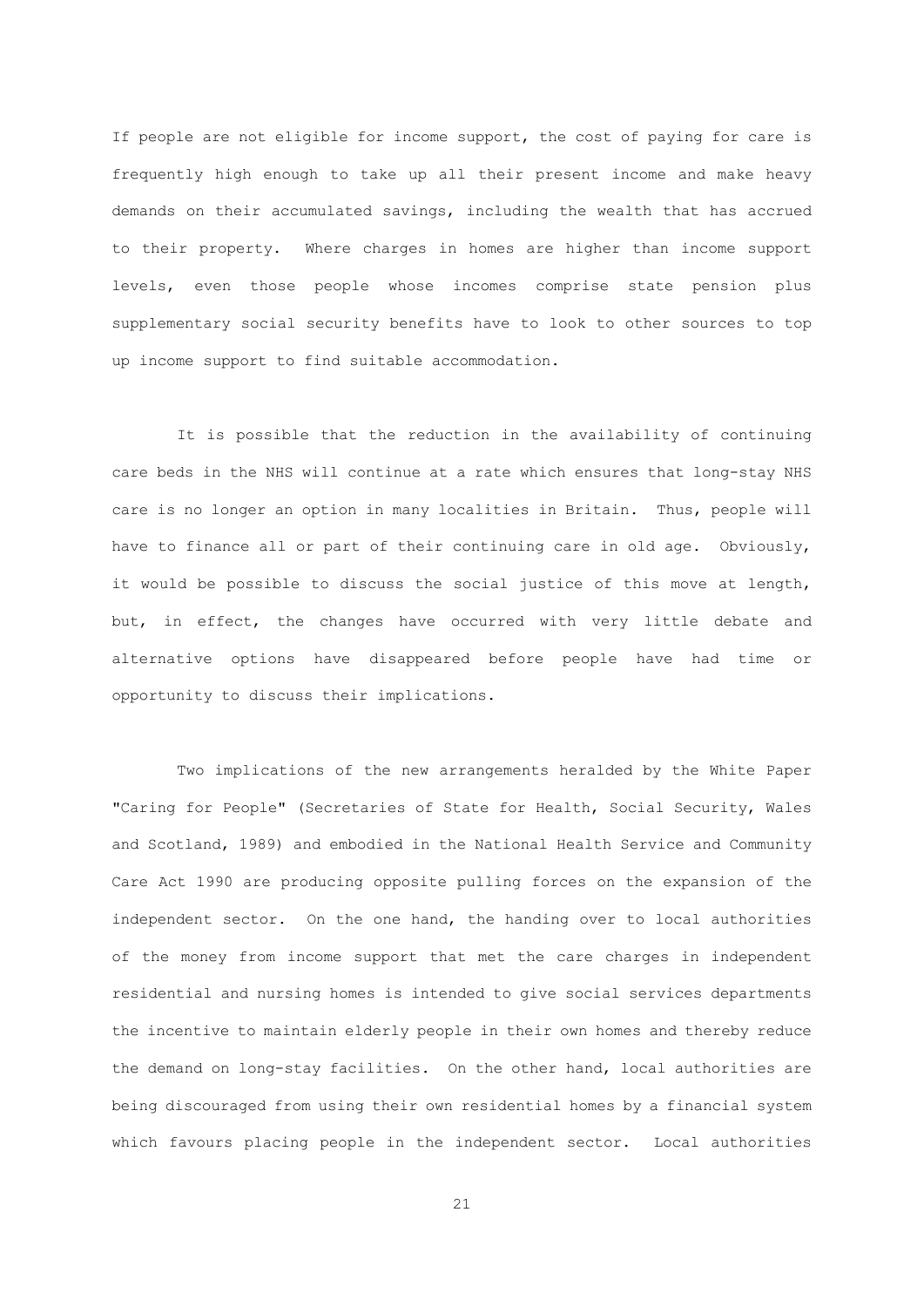are therefore using or considering the use of a number of methods of transferring their own residential homes over to the independent sector. The continued closure of long-stay hospitals under the care in the community arrangements will also increase the demand for residential and nursing home places.

 The development of the independent sector has occurred rapidly over the last ten years. It has contributed significantly to coping with the growing numbers of elderly people needing long-term care and has greatly assisted the move to close long-stay hospitals for people with a mental handicap or a mental illness. However, many of the consequences of the changing public/private mix are only just becoming apparent as NHS and social services managers struggle with coping with a local mixed economy of longterm care. The interesting feature in the next few years will be whether the distribution of care homes becomes less unequal if local supply can react to local demand and whether the transfer of funds for long-term care from social security to local authority budgets encourages domiciliary-based rather than residential or nursing home care.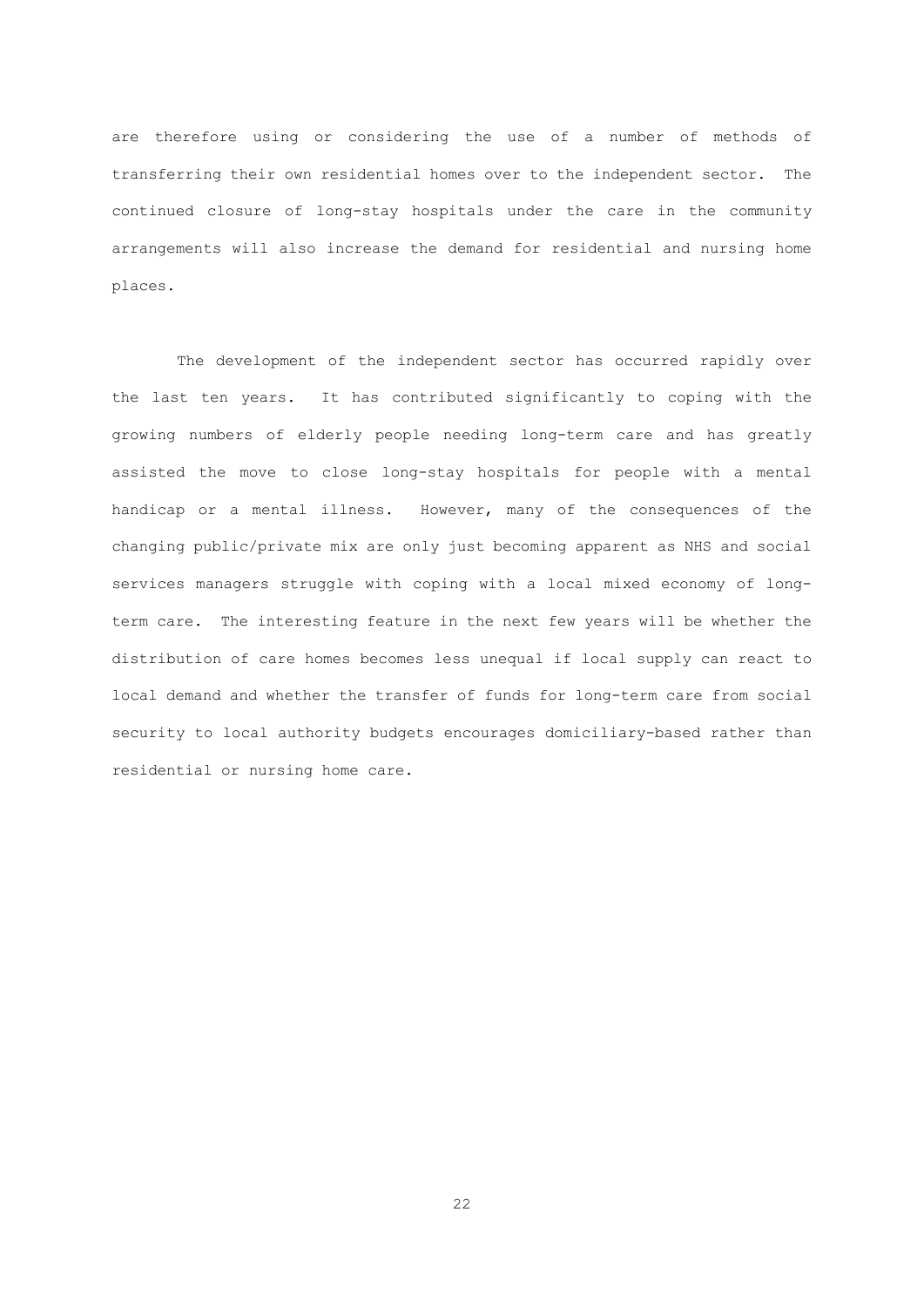#### **ACKNOWLEDGEMENTS**

 The PSSRU/CHE survey was funded by the former Department of Health and Social Security. Responsibility for the paper is the authors' alone. Sheila Jefferson and Eileen Sutcliffe at the University of York were responsible for organising the fieldwork and data preparation for the survey. Finally, without the cooperation of proprietors and managers of residential and nursing homes, the study would not have been possible, and their willingness to participate is gratefully acknowledged.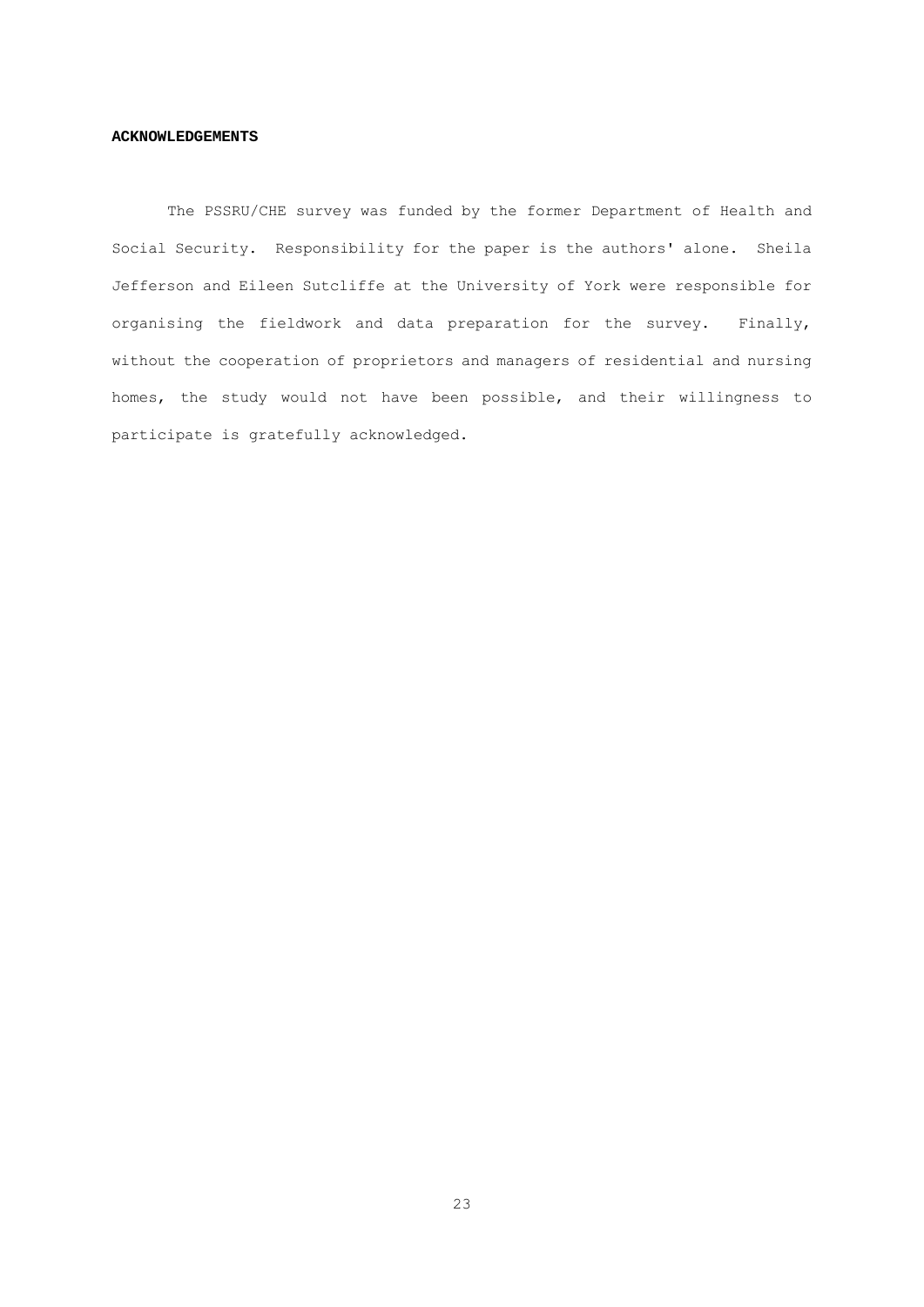#### **REFERENCES**

- Association of Directors of Social Services (1992) Private Residential Care in England and Wales.
- Audit Commission (1986) Making a Reality of Community Care. HMSO, London.
- Bayley M (1991) Normalisation or "Social Role Valorisation": an adequate philosophy? In S. Baldwin and J. Hattersley (Eds) Mental Handicap, Social Service Perspectives. Routledge, London.
- Bradshaw J and Gibbs I (1988) Public Support for Private Residential Care. Avebury, Aldershot.
- Central Statistical Office (1973) Annual Abstract of Statistics 1973. No. 110. HMSO, London.
- Central Statistical Office (1977) Annual Abstract of Statistics 1977. No. 114. HMSO, London.
- Central Statistical Office (1983) Annual Abstract of Statistics 1983. No. 119. HMSO, London.
- Central Statistical Office (1988) Annual Abstract of Statistics 1988. No. 124. HMSO, London.
- Central Statistical Office (1991) Retail Prices 1914-1990. HMSO, London.
- Central Statistical Office (1992) Annual Abstract of Statistics 1992. No. 128. HMSO, London.
- Centre for Policy on Ageing (1984) Home Life: A Code of Practice for Residential Care. Report of a Working Party sponsored by the Department of Health and Social Security. Centre for Policy on Ageing, London.
- Common Services Agency for the Scottish Health Service Information and Statistics Division (1990) Scottish Health Statistics 1990. Vol. 32. ISD Publications, Edinburgh.
- Corden A (1992) Geographical Development of the Long-Term Care Market for Elderly People. Transactions of the Institute of British Geographers, New Series, 17, No. 1, 80-94.
- Darton R and Knapp M (1984) The Cost of Residential Care for the Elderly: The Effects of Dependency, Design and Social Environment. Ageing and Society, 4, Part 2, 157-183.
- Darton R, Sutcliffe E and Wright K (forthcoming) Private and Voluntary Residential and Nursing Homes: A Report of a Survey by the Personal Social Services Research Unit and the Centre for Health Economics. Personal Social Services Research Unit, University of Kent at Canterbury.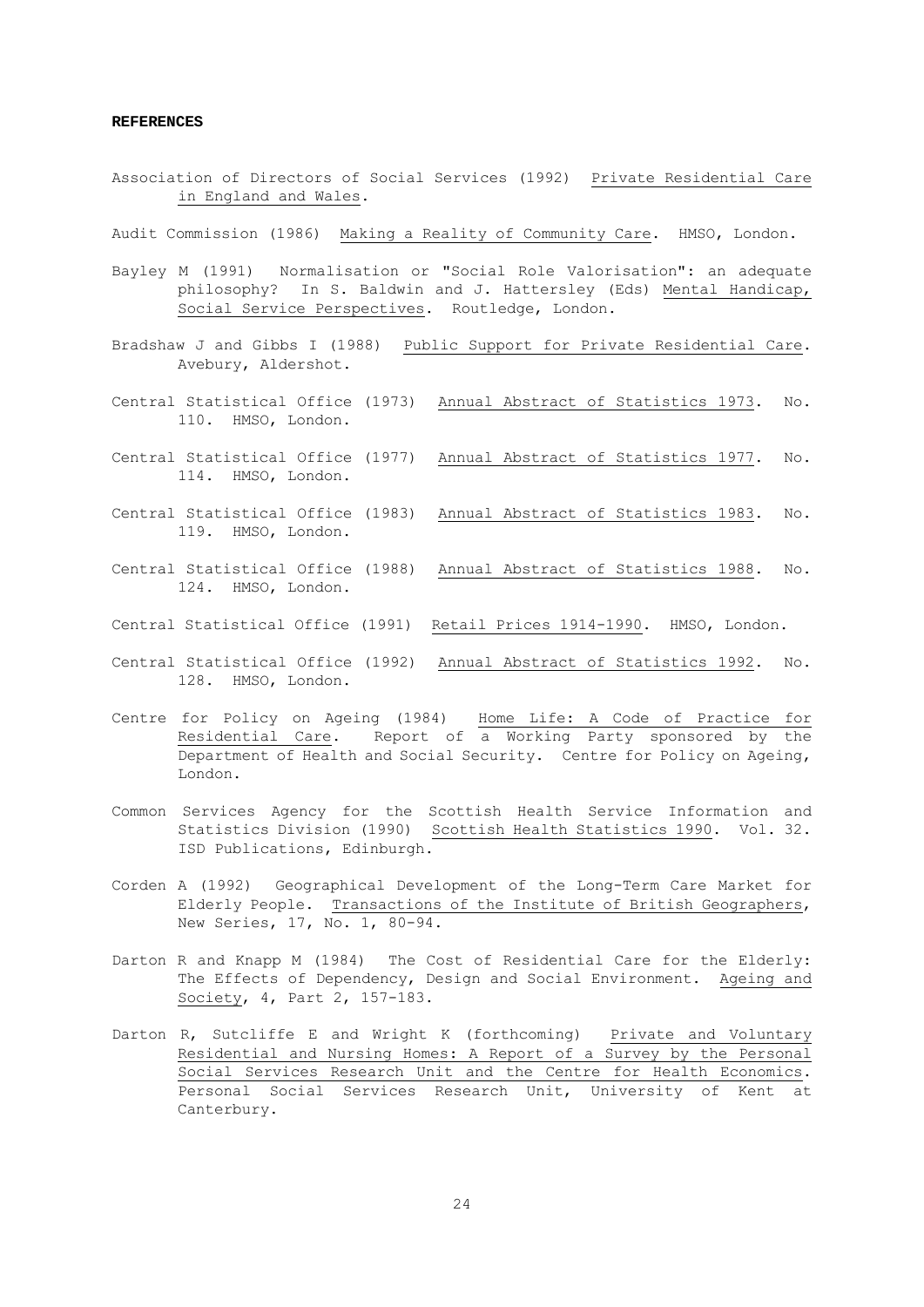- Darton R and Wright K (1990) The Characteristics of Non-Statutory Residential and Nursing Homes. In R. Parry (Ed) Research Highlights in Social Work 18. Privatisation. Jessica Kingsley Publishers, London.
- Darton R and Wright K (1992) Residential and Nursing Homes for Elderly People: One Sector or Two? In F. Laczko and C.R. Victor (Eds) Social Policy and Elderly People. The Role of Community Care. Avebury, Aldershot.
- Davies B and Knapp M (1981) Old People's Homes and the Production of Welfare. Routledge and Kegan Paul, London.
- Department of Health (1989) Private Hospitals, Homes and Clinics Registered Under Section 23 of the Registered Homes Act 1984. England. National, Regional and District Summaries for the Financial Year 1987/88.
- Department of Health (1990) Private Hospitals, Homes and Clinics Registered Under Section 23 of the Registered Homes Act 1984. England - Financial Year 1988/89.
- Department of Health (1991a) Health and Personal Social Services Statistics for England. 1991 Edition. HMSO, London.
- Department of Health (1991b) Private Hospitals, Homes and Clinics Registered Under Section 23 of the Registered Homes Act 1984. England - Position as at 31 March 1990.
- Department of Health (no date(a)) Residential Accommodation for Elderly and for Younger Physically Handicapped People: All Residents in Local Authority, Voluntary and Private Homes. Year Ending 31 March 1990. England. RA/90/2.
- Department of Health (no date(b)) Residential Accommodation for Elderly and for Younger Physically Handicapped People: All Residents in Local Authority, Voluntary and Private Homes. Year Ending 31 March 1991. England. RA/91/2.
- Department of Health (no date(c)) Residential Accommodation for People who are Mentally Ill and People with Learning Disabilities: Number of Local Authority, Voluntary and Private Homes and Places at 31 March 1990. England. A/F 90/11A.
- Department of Health and Social Security (1974) Health and Personal Social Services Statistics for England (with Summary Tables for Great Britain). 1974. HMSO, London.
- Department of Health and Social Security (1975) The Census of Residential Accommodation: 1970. I. Residential Accommodation for the Elderly and for the Younger Physically Handicapped.
- Department of Health and Social Security (1985) Supplementary Benefit and Residential Care. Report of a Joint Central and Local Government Working Party 1985 (Chairman: Mr S. Scott Whyte).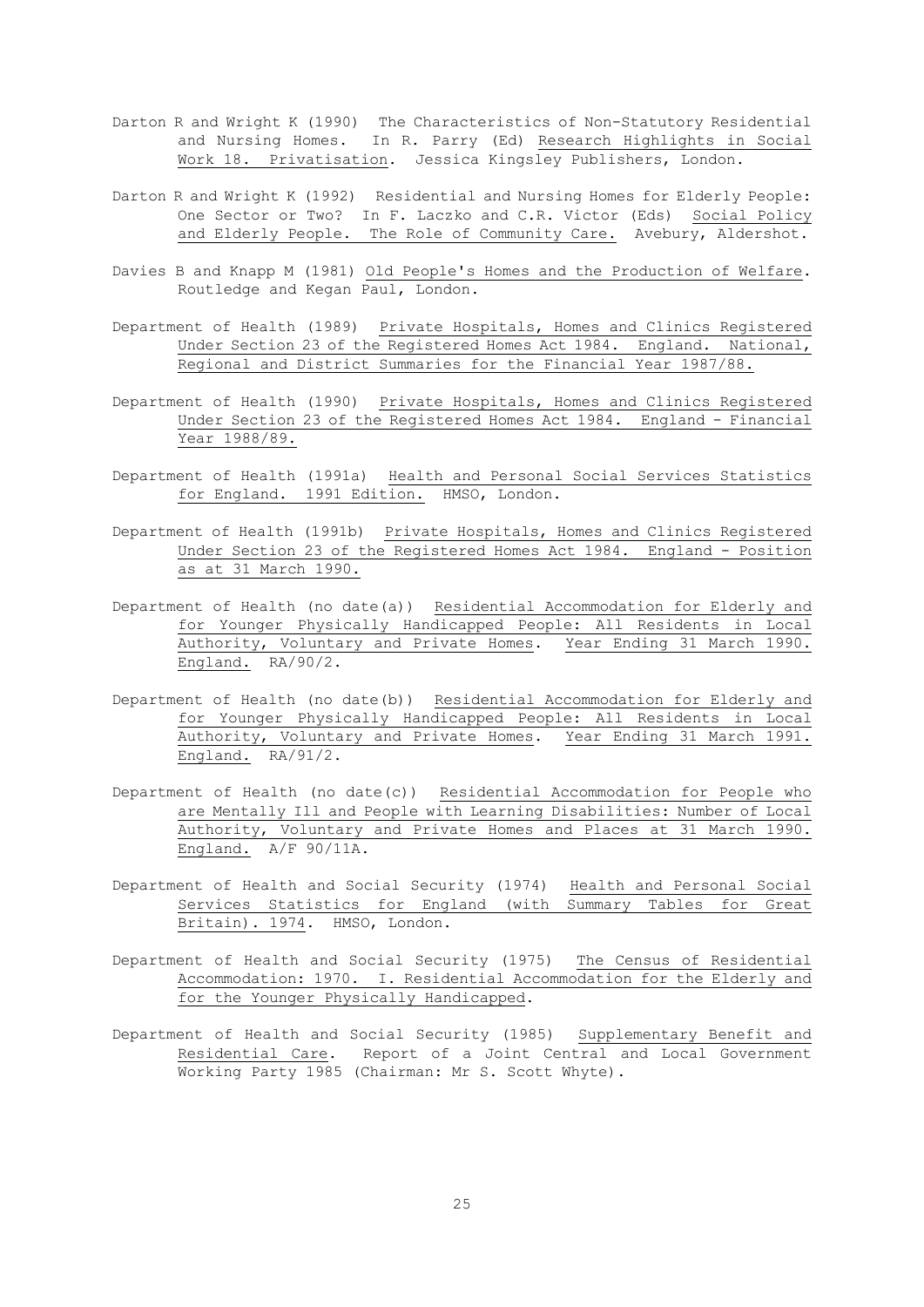- Department of Health and Social Security (1986) Private Hospitals, Homes and Clinics Registered Under Section 23 of the Registered Homes Act 1984. 31 December 1985. National, Regional and District Summaries.
- Department of Health and Social Security (1987a) Health and Personal Social Services Statistics for England. 1987 Edition. HMSO, London.
- Department of Health and Social Security (1987b) The Income Support (General) Regulations 1987. S.I. 1987/1967. HMSO, London.
- Department of Health and Social Security (1987c) Private Hospitals, Homes and Clinics Registered Under Section 3 of the Nursing Homes Act 1975, as amended by the Health Services Act 1980 and Paragraph 24 of Schedule 4 to the Health and Social Services and Social Security Adjudications Act 1983. 31 December 1984. National and Regional Summaries.
- Department of Health and Social Security (1987d) Public Support for Residential Care. Report of a Joint Central and Local Government Working Party (Chairman: Mrs J. Firth).
- Department of Health and Social Security (1988) Private Hospitals, Homes and Clinics Registered Under Section 23 of the Registered Homes Act 1984. 31 December 1986. National, Regional and District Summaries.
- Department of Health and Social Security (no date(a)) Homes and Hostels for Mentally Ill and Mentally Handicapped People, at 31 March 1986. England. A/F 86/11.
- Department of Health and Social Security (no date(b)) Independent Sector Hospitals, Nursing Homes and Clinics in England. A National and Regional Analysis of Information Recorded on Form SBH 212 about Institutions Registered with English District Health Authorities Under the Nursing Homes Act 1975 on 31 December 1982.
- Department of Health and Social Security (no date(c)) Independent Sector Hospitals, Nursing Homes and Clinics in England. A National and Regional Analysis of Information Recorded on Form SBH 212 about Institutions Registered with English District Health Authorities Under the Nursing Homes Act 1975 on 31 December 1983.
- Department of Health and Social Security (no date(d)) Residential Accommodation for Elderly and for Younger Physically Handicapped People: All Residents in Local Authority, Voluntary and Private Homes. Year Ending 31 March 1986. England. RA/86/2.
- Health and Social Services and Social Security Adjudications Act 1983 (1983 c.41) HMSO, London.
- House of Commons (1990) Social Services Committee, Second Report, Session 1989-90. Community Care: Future Funding of Private and Voluntary Residential Care. HC257. HMSO, London.
- House of Commons (1991) Social Security Committee, Fourth Report, Session 1990-91. The Financing of Private Residential and Nursing Home Fees. HC421-I. HMSO, London.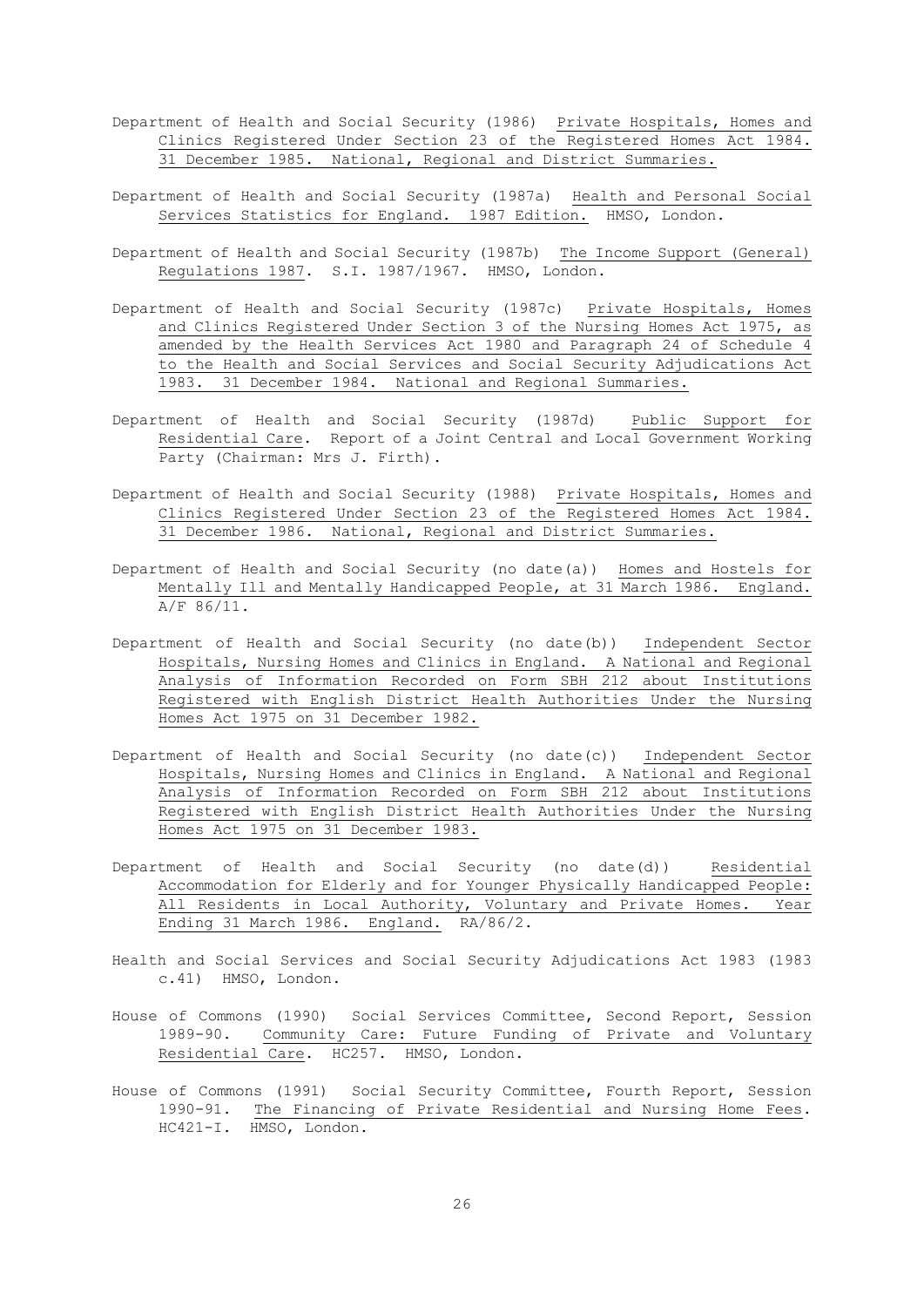- Judge K, Knapp M and Smith J (1986) The Comparative Costs of Public and Private Residential Homes for the Elderly. In K. Judge and I. Sinclair (Eds) Residential Care for Elderly People. HMSO, London.
- Knapp M, Cambridge P, Thomason C, Beecham J, Allen C and Darton R (1992) Care in the Community: Challenge and Demonstration. Ashgate, Aldershot.
- Laing and Buisson (1992) Laing's Review of Private Healthcare 1992 and Directory of Independent Hospitals, Nursing and Residential Homes and Related Services. Laing and Buisson, London.
- Larder D, Day P and Klein R (1986) Institutional Care for the Elderly: The Geographical Distribution of the Public/Private Mix in England. Bath Social Policy Papers No. 10. Centre for the Analysis of Social Policy, University of Bath.
- National Health Service and Community Care Act 1990 (1990 c.19) HMSO, London.
- Raynes N, Pettipher C, Wright K and Shiell A (1990) An Evaluation of the Cost and Quality of Residential Services for Adults with a Mental Handicap. Centre for Health Economics, University of York.
- Scottish Office (1973) Scottish Abstract of Statistics. No. 3/1973. HMSO, Edinburgh.
- Scottish Office (1981) Scottish Abstract of Statistics. No. 10/1981. HMSO, Edinburgh.
- Scottish Office (1985) Statistical Bulletin, R2/1985. Residential Accommodation 1984. Scottish Office, September 1985.
- Scottish Office (1987) Statistical Bulletin, R4/1987. Residential Accommodation 1986. Scottish Office, September 1987.
- Scottish Office (1989) Statistical Bulletin, R6/1989. Residential Accommodation 1988. Scottish Office, September 1989.
- Scottish Office (1991) Statistical Bulletin, CMC1/1991. Community Care Bulletin 1989-90. Scottish Office, December 1991.
- Secretaries of State for Health, Social Security, Wales and Scotland (1989) Caring for People: Community Care in the Next Decade and Beyond. Cm 849. HMSO, London.
- Social Security Act 1986 (1986 c.50) HMSO, London.
- Wagner G (1988) Residential Care: A Positive Choice. Report of the Independent Review of Residential Care. HMSO, London.
- Welsh Office (1979) Health and Personal Social Services Statistics for Wales. No. 6, 1979. HMSO, Cardiff.
- Welsh Office (1984) Health and Personal Social Services Statistics for Wales. No. 11, 1984. Welsh Office, Cardiff.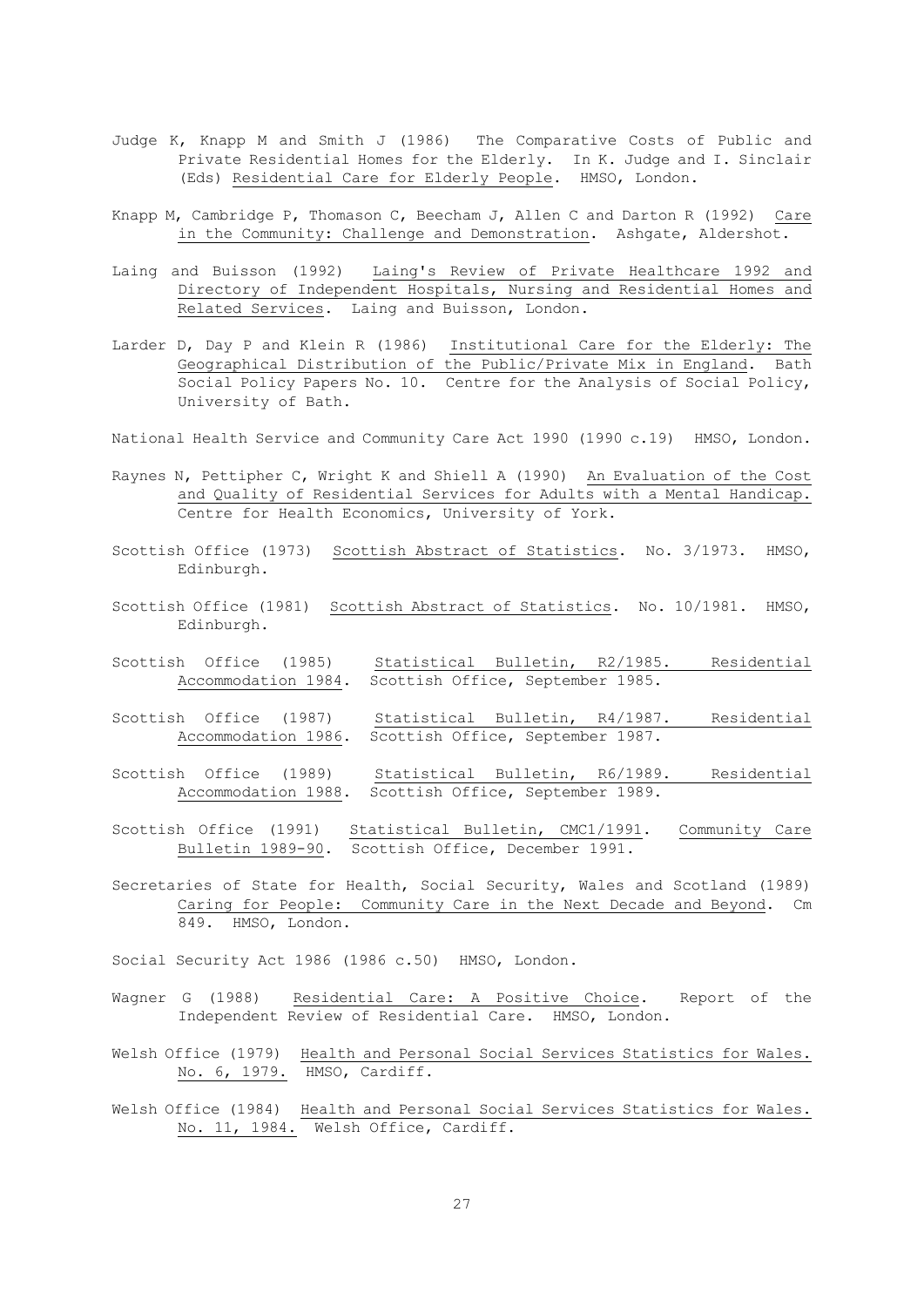- Welsh Office (1986) Residential Accommodation for the Elderly, Younger Physically Handicapped and Blind: Year Ended 31/3/86. Welsh Office, Cardiff.
- Welsh Office (1988) Health and Personal Social Services Statistics for Wales. No. 14, 1987. Welsh Office, Cardiff.
- Welsh Office (1990) Health and Personal Social Services Statistics for Wales. No. 16, 1989. Welsh Office, Cardiff.
- Welsh Office (1991a) Health and Personal Social Services Statistics for Wales. No. 17, 1990. Welsh Office, Cardiff.
- Welsh Office (1991b) Residential Accommodation for the Elderly, Blind and Physically Disabled: Year Ended 31/3/90. Welsh Office, Cardiff.
- Welsh Office (1992a) Health and Personal Social Services Statistics for Wales. No. 18, 1991. Welsh Office, Cardiff.
- Welsh Office (1992b) Residential Accommodation for Elderly People and People with Physical or Visual Disabilities: Year Ended 31/3/91. Welsh Office, Cardiff.
- Welsh Office (no date(a)) Residential Accommodation for the Elderly and Younger Physically Handicapped. Year Ended 31st March 1976.
- Welsh Office (no date(b)) Residential Accommodation for the Elderly, Younger Physically Handicapped and Blind. Year Ended 31st March 1981.
- Willcocks D (1986) Residential Homes as Community Care: A Future Place for Old People's Homes in the Community They Serve. In K. Judge and I. Sinclair (Eds) Residential Care for Elderly People. HMSO, London.
- Wright K (1985) Contractual Arrangements for Geriatric Care in Private Nursing Homes. Discussion Paper No. 4. Centre for Health Economics, University of York.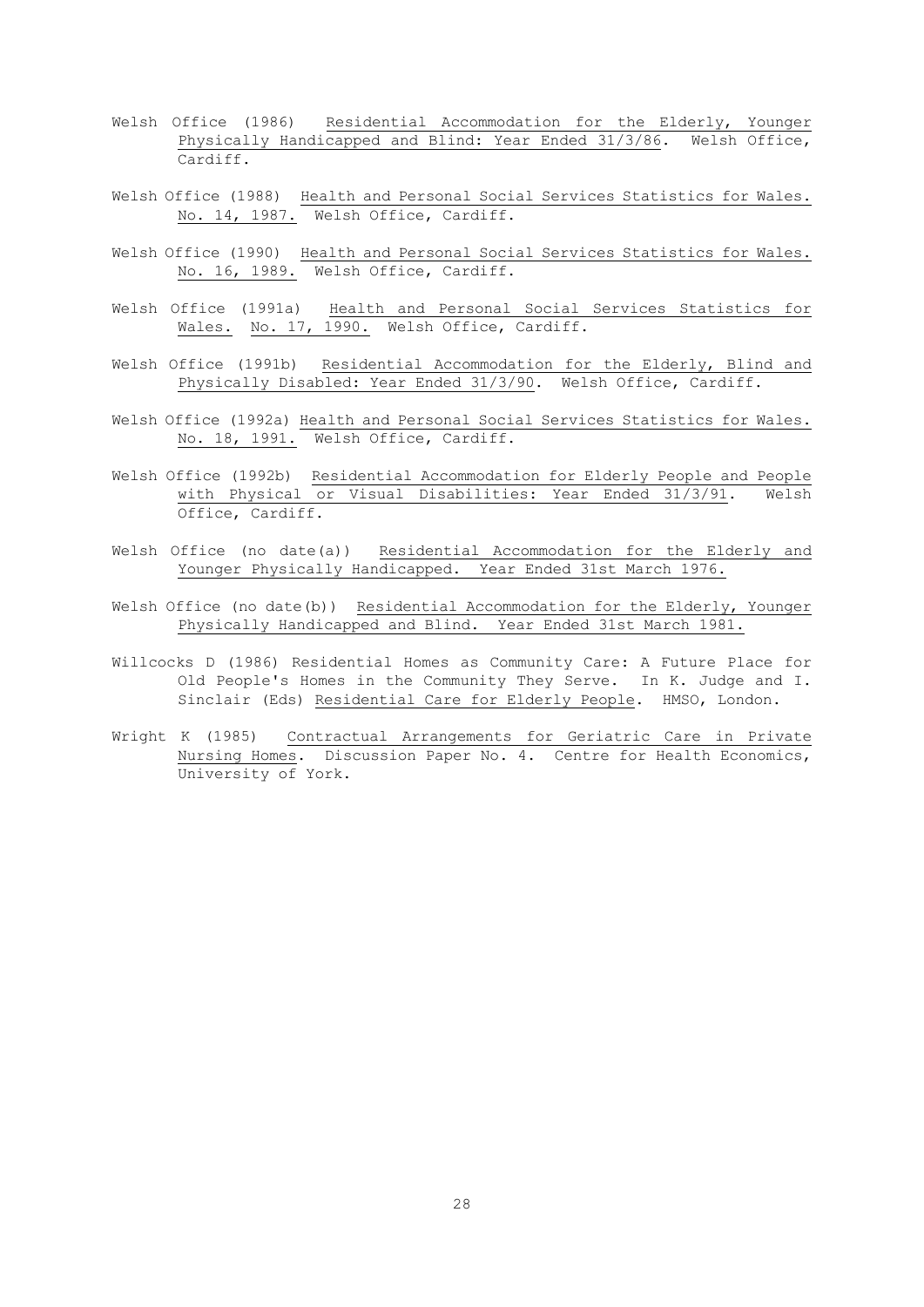| Information                                           |                                              | Local authority<br>homes         | Voluntary<br>homes                        |                                 | Private<br>homes                           |                               | All<br>homes                                   |                              |
|-------------------------------------------------------|----------------------------------------------|----------------------------------|-------------------------------------------|---------------------------------|--------------------------------------------|-------------------------------|------------------------------------------------|------------------------------|
|                                                       | Number                                       | % chge<br>between<br>years       | Number                                    | % chqe<br>between<br>years      | Number                                     | % chge<br>between<br>years    | Number                                         | % chqe<br>between<br>years   |
| Homes                                                 |                                              |                                  |                                           |                                 |                                            |                               |                                                |                              |
| 1970 <sup>3</sup><br>19764<br>19814<br>19864<br>19904 | 2338<br>2759<br>2862<br>2874<br>2745         | 18.0<br>3.7<br>0.4<br>$-4.5$     | 1052<br>1063<br>1161<br>1084<br>1141      | 1.0<br>9.2<br>$-6.6$<br>5.3     | 1768<br>1814<br>2609<br>6419<br>9096       | 2.6<br>43.8<br>146.0<br>41.7  | 5158<br>5636<br>6632<br>10377<br>12982         | 9.3<br>17.7<br>56.5<br>25.1  |
| Places                                                |                                              |                                  |                                           |                                 |                                            |                               |                                                |                              |
| 1970 <sup>3</sup><br>19764<br>19814<br>19864<br>19904 | na<br>na<br>122691<br>123578<br>112626       | na<br>na<br>0.7<br>$-8.9$        | 33270<br>33854<br>38082<br>37248<br>36145 | 1.8<br>12.5<br>$-2.2$<br>$-3.0$ | 22712<br>27034<br>40737<br>97594<br>153229 | 19.0<br>50.7<br>139.6<br>57.0 | na<br>na<br>201510<br>258420<br>302000         | na<br>na<br>28.2<br>16.9     |
| Residents 65 and over                                 |                                              |                                  |                                           |                                 |                                            |                               |                                                |                              |
| 1970 <sup>3</sup><br>19764<br>19814<br>19864<br>19904 | 92457<br>105586<br>110193<br>108748<br>95673 | 14.2<br>4.4<br>$-1.3$<br>$-12.0$ | 23773<br>24515<br>26900<br>26018<br>27478 | 3.1<br>9.7<br>$-3.3$<br>5.6     | 18264<br>21851<br>32941<br>81608<br>126267 | 19.6<br>50.8<br>147.7<br>54.7 | 134494<br>151952<br>170034<br>216374<br>249418 | 13.0<br>11.9<br>27.3<br>15.3 |
| All residents                                         |                                              |                                  |                                           |                                 |                                            |                               |                                                |                              |
| 1970 <sup>3</sup><br>19764<br>19814<br>19864<br>19904 | 99013<br>112218<br>115817<br>113600<br>98869 | 13.3<br>3.2<br>$-1.9$<br>$-13.0$ | 28566<br>29545<br>33047<br>31608<br>32511 | 3.4<br>11.9<br>$-4.4$<br>2.9    | 18921<br>22836<br>34830<br>84746<br>129396 | 20.7<br>52.5<br>143.3<br>52.7 | 146500<br>164599<br>183694<br>229954<br>260776 | 12.4<br>11.6<br>25.2<br>13.4 |

 **Residential Homes for Elderly People and People with a Physical Handicap in England and Wales, 1970-90**

Notes:<br>1 Sources: DHSS (1974, nd(d)); Department of Health (nd(a)); Welsh Office (1979, 1984, 1986,<br>1988, 1991b, nd(a), nd(b)).<br>2 The symbol 'na' is used to denote information that was not available.<br>3 At 31 December.<br>4 At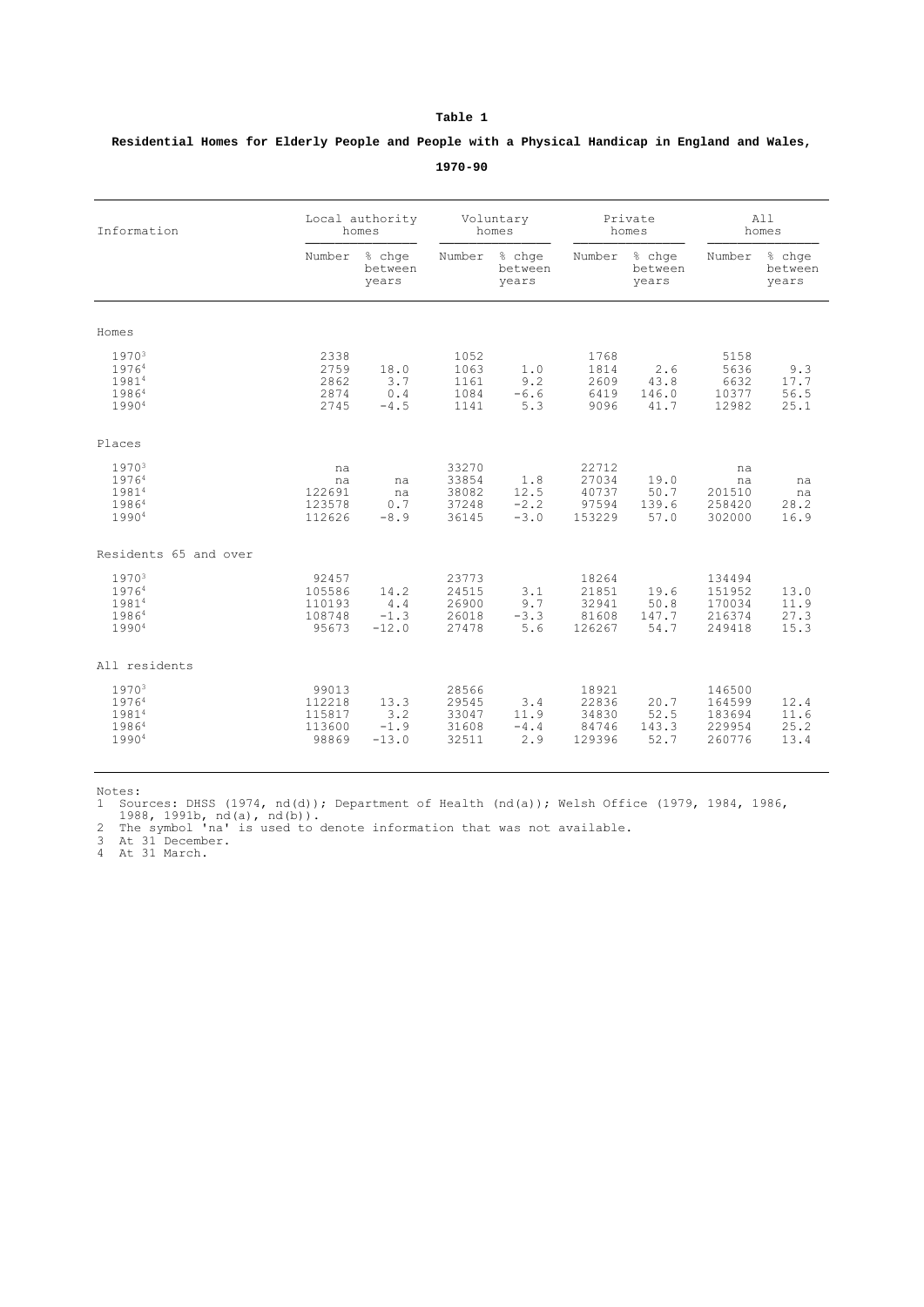**Residential Homes for Elderly People and People with a Physical Handicap**<sup>2</sup> **in Scotland, 1970-90**

| Information                                                       | Local authority<br>homes             |                              | Registered<br>homes                  |                                | All<br>homes                              |                             |
|-------------------------------------------------------------------|--------------------------------------|------------------------------|--------------------------------------|--------------------------------|-------------------------------------------|-----------------------------|
|                                                                   | Number                               | % chge<br>between<br>years   | Number                               | % chge<br>between<br>years     | Number                                    | % chge<br>between<br>vears  |
| Homes                                                             |                                      |                              |                                      |                                |                                           |                             |
| 19703<br>19764<br>19814<br>19864<br>19904                         | 206<br>239<br>249<br>269<br>277      | 16.0<br>4.0<br>8.0<br>3.0    | 155<br>196<br>194<br>249<br>381      | 26.5<br>$-1.0$<br>28.4<br>53.0 | 361<br>435<br>443<br>518<br>658           | 20.5<br>1.8<br>16.9<br>27.0 |
| Places                                                            |                                      |                              |                                      |                                |                                           |                             |
| 19703<br>19764<br>19814<br>19864<br>19904                         | 7761<br>9221<br>9405<br>9866<br>9712 | 18.8<br>2.0<br>4.9<br>$-1.6$ | 4781<br>5805<br>5787<br>6750<br>8920 | 21.4<br>$-0.3$<br>16.6<br>32.1 | 12542<br>15026<br>15192<br>16616<br>18632 | 19.8<br>1.1<br>9.4<br>12.1  |
| Residents                                                         |                                      |                              |                                      |                                |                                           |                             |
| 1970 <sup>3</sup><br>19764<br>19814<br>19864<br>1990 <sup>4</sup> | 7350<br>8433<br>8845<br>9161<br>8807 | 14.7<br>4.9<br>3.6<br>$-3.9$ | 4371<br>5047<br>5233<br>6141<br>7815 | 15.5<br>3.7<br>17.4<br>27.3    | 11721<br>13480<br>14078<br>15302<br>16622 | 15.0<br>4.4<br>8.7<br>8.6   |

Notes:

1 Sources: Scottish Office (1973, 1989, 1991). 2 Homes for people with a physical handicap were all voluntary homes. 3 At 31 December. 4 At 31 March.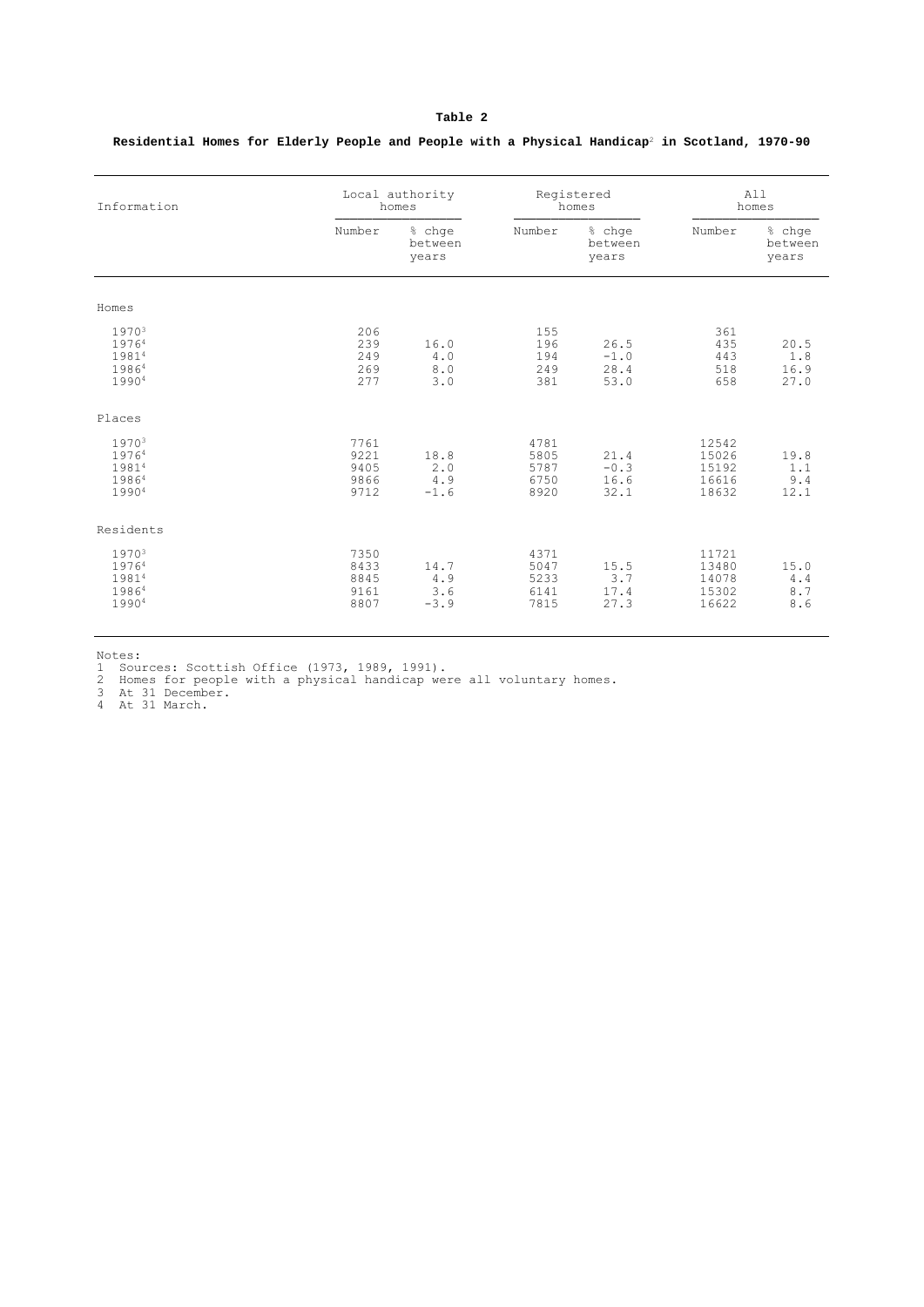| Information                           | Local authority<br>homes $3$             |                               | Voluntary<br>homes                   |                               | Private<br>homes                     |                                  | All<br>homes                              |                              |
|---------------------------------------|------------------------------------------|-------------------------------|--------------------------------------|-------------------------------|--------------------------------------|----------------------------------|-------------------------------------------|------------------------------|
|                                       | Number                                   | % chqe<br>between<br>years    | Number                               | % chqe<br>between<br>years    | Number                               | % chge<br>between<br>years       | Number                                    | % chge<br>between<br>years   |
| Mental handicap                       |                                          |                               |                                      |                               |                                      |                                  |                                           |                              |
| Homes                                 |                                          |                               |                                      |                               |                                      |                                  |                                           |                              |
| 1977<br>1980<br>19834<br>1986<br>1990 | 560<br>787<br>963<br>1175<br>1691        | 40.5<br>22.4<br>22.0<br>43.9  | 77<br>99<br>161<br>284<br>666        | 28.6<br>62.6<br>76.4<br>134.5 | 77<br>93<br>131<br>347<br>738        | 20.8<br>40.9<br>164.9<br>112.7   | 714<br>979<br>1255<br>1806<br>3095        | 37.1<br>28.2<br>43.9<br>71.4 |
| Places                                |                                          |                               |                                      |                               |                                      |                                  |                                           |                              |
| 1977<br>1980<br>19834<br>1986<br>1990 | 9751<br>12062<br>13735<br>15788<br>16886 | 23.7<br>13.9<br>14.9<br>7.0   | 1968<br>2129<br>3054<br>4693<br>7894 | 8.2<br>43.4<br>53.7<br>68.2   | 1298<br>1617<br>1992<br>3908<br>8382 | 24.6<br>23.2<br>96.2<br>114.5    | 13017<br>15808<br>18781<br>24389<br>33162 | 21.4<br>18.8<br>29.9<br>36.0 |
| Mental illness                        |                                          |                               |                                      |                               |                                      |                                  |                                           |                              |
| Homes                                 |                                          |                               |                                      |                               |                                      |                                  |                                           |                              |
| 1977<br>1980<br>19834<br>1986<br>1990 | 319<br>441<br>527<br>597<br>672          | 38.2<br>19.5<br>13.3<br>12.6  | 61<br>68<br>118<br>174<br>200        | 11.5<br>73.5<br>47.5<br>14.9  | 33<br>54<br>53<br>156<br>364         | 38.9<br>$-1.9$<br>194.3<br>133.3 | 413<br>563<br>698<br>927<br>1236          | 36.3<br>24.0<br>32.8<br>33.3 |
| Places                                |                                          |                               |                                      |                               |                                      |                                  |                                           |                              |
| 1977<br>1980<br>19834<br>1986<br>1990 | 3092<br>3724<br>4173<br>4470<br>4349     | 20.4<br>12.1<br>7.1<br>$-2.7$ | 1268<br>1381<br>1603<br>2134<br>2660 | 8.9<br>16.1<br>33.1<br>24.9   | 596<br>761<br>764<br>1731<br>4697    | 27.7<br>0.4<br>126.6<br>171.3    | 4956<br>5866<br>6540<br>8335<br>11706     | 18.4<br>11.5<br>27.4<br>40.4 |

 **Homes and Hostels for People with a Mental Handicap or a Mental Illness in England, 1977-90**<sup>2</sup>

Notes:

% 1 Sources: DHSS (nd(a)); Department of Health (nd(c)).<br>2 At 31 March.<br>3 Including staffed and unstaffed local authority homes and hostels.<br>4 Data for voluntary and private homes for 1983 (and 1981 and 1982) unreliable as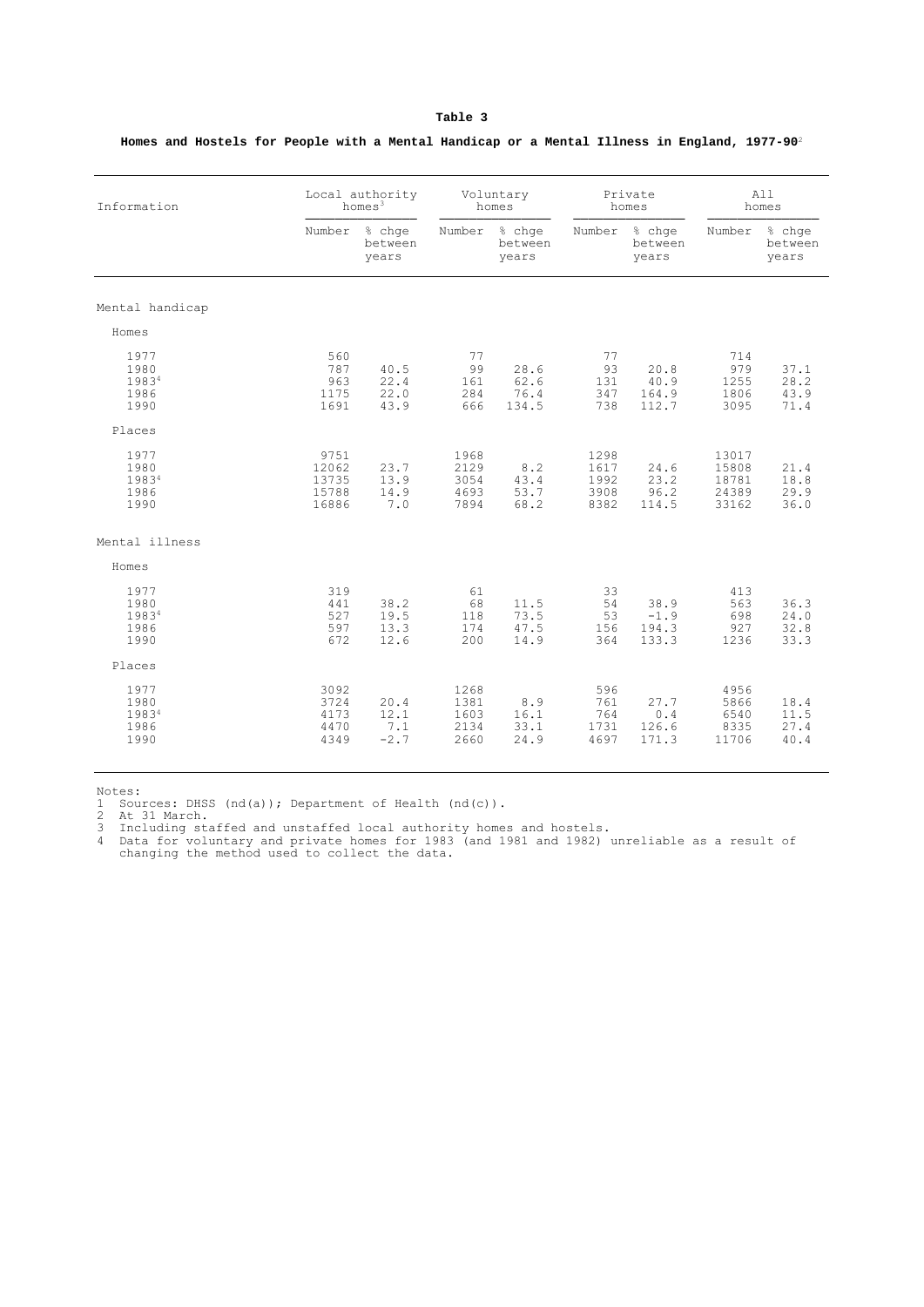| Information       |        | Local authority<br>homes   |                | Registered<br>homes        |        | All<br>homes               |  |
|-------------------|--------|----------------------------|----------------|----------------------------|--------|----------------------------|--|
|                   | Number | % chqe<br>between<br>years | Number         | % chqe<br>between<br>years | Number | % chqe<br>between<br>years |  |
| Mental handicap   |        |                            |                |                            |        |                            |  |
| Homes             |        |                            |                |                            |        |                            |  |
| 1978              | 35     |                            | 12             |                            | 47     |                            |  |
| 1980              | 44     | 25.7                       | 16             | 33.3                       | 60     | 27.7                       |  |
| 1983              | 59     | 34.0                       | 21             | 31.3                       | 80     | 33.3                       |  |
| $1986^3$          | 62     | 5.1                        | 32             | 52.4                       | 94     | 17.5                       |  |
| 1990 <sup>3</sup> | 64     | 3.2                        | 134            | 318.8                      | 198    | 110.6                      |  |
| Places            |        |                            |                |                            |        |                            |  |
|                   |        |                            |                |                            |        |                            |  |
| 1978              | 457    |                            | 496            |                            | 953    |                            |  |
| 1980              | 561    | 22.8                       | 532            | 7.3                        | 1093   | 14.7                       |  |
| 1983              | 732    | 30.5                       | 646            | 21.4                       | 1378   | 26.1                       |  |
| $1986^3$          | 875    | 19.5                       | 702            | 8.7                        | 1577   | 14.4                       |  |
| 19903             | 895    | 2.3                        | 1606           | 128.8                      | 2501   | 58.6                       |  |
| Residents         |        |                            |                |                            |        |                            |  |
| 1978              | 411    |                            | 449            |                            | 860    |                            |  |
| 1980              | 495    | 20.4                       | 481            | 7.1                        | 976    | 13.5                       |  |
| 1983              | 665    | 34.3                       | 569            | 18.3                       | 1234   | 26.4                       |  |
| $1986^3$          | 810    | 21.8                       | 653            | 14.8                       | 1463   | 18.6                       |  |
| 1990 <sup>3</sup> | 807    | $-0.4$                     | 1505           | 130.5                      | 2312   | 58.0                       |  |
| Mental illness    |        |                            |                |                            |        |                            |  |
| Homes             |        |                            |                |                            |        |                            |  |
| 1978              | 16     |                            | $\mathbf{1}$   |                            | 17     |                            |  |
| 1980              | 27     | 68.8                       | $\mathbf{3}$   | $\overline{\phantom{a}}$   | 30     | 76.5                       |  |
| 1983              | 40     | 48.1                       | $\overline{c}$ | $\overline{\phantom{0}}$   | 42     | 40.0                       |  |
| $1986^3$          | 30     | $-25.0$                    | $\overline{4}$ | $\overline{\phantom{a}}$   | 34     | $-19.0$                    |  |
| 19903             | 30     | 0.0                        | 44             | $\equiv$                   | 74     | 117.6                      |  |
| Places            |        |                            |                |                            |        |                            |  |
| 1978              | 103    |                            | 7              |                            | 110    |                            |  |
| 1980              | 167    | 62.1                       | 42             | $\overline{\phantom{m}}$   | 209    | 90.0                       |  |
| 1983              | 239    | 43.1                       | 38             | $\bar{ }$                  | 277    | 32.5                       |  |
| 1986 <sup>3</sup> | 170    | $-28.9$                    | 64             | $\bar{ }$                  | 234    | $-15.5$                    |  |
| 1990 <sup>3</sup> | 156    | $-8.2$                     | 286            | $\overline{\phantom{a}}$   | 442    | 88.9                       |  |
| Residents         |        |                            |                |                            |        |                            |  |
| 1978              | 88     |                            | 4              |                            | 92     |                            |  |
| 1980              | 142    | 61.4                       | 40             | $\overline{\phantom{m}}$   | 182    | 97.8                       |  |
| 1983              | 206    | 45.1                       | 29             | $\overline{a}$             | 235    | 29.1                       |  |
| 19863             | 131    | $-36.4$                    | 58             | $\overline{\phantom{a}}$   | 189    | $-19.6$                    |  |
| 19903             | 96     | $-26.7$                    | 279            | $\equiv$                   | 375    | 98.4                       |  |

#### **Homes for People with a Mental Handicap or a Mental Illness in Scotland, 1978-90**<sup>2</sup>

Notes:

Sources: Scottish Office (1981, 1987, 1991).<br>2 At 31 March.<br>3 Group homes with minimal social work involvement excluded from tabulations for 1984 onwards<br>(Scottish Office, 1985). Registered group homes are included (Scotti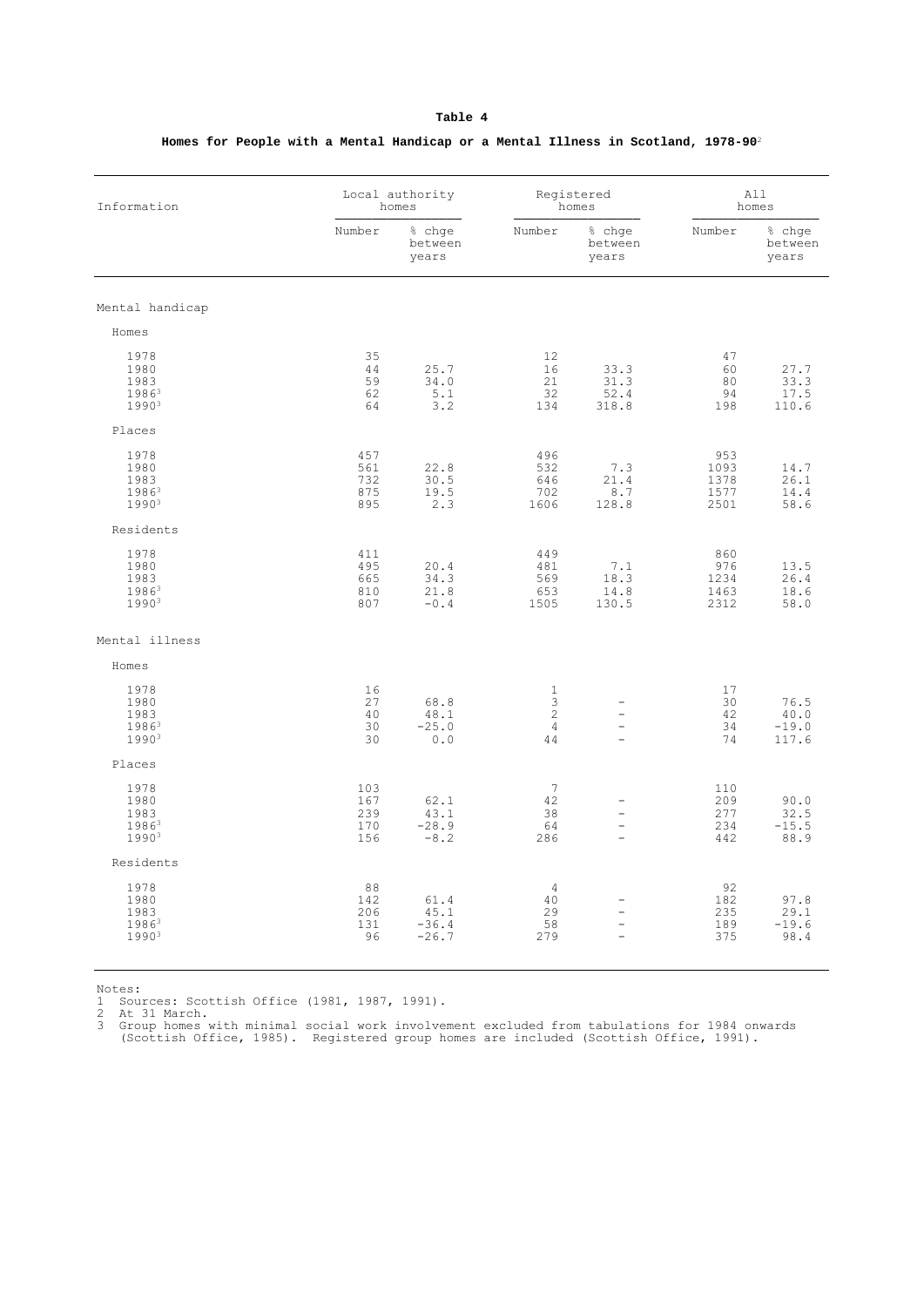| Year              |        | Institutions <sup>2</sup>    | Beds for elderly<br>long-stay patients $3$ |                              |  |
|-------------------|--------|------------------------------|--------------------------------------------|------------------------------|--|
|                   | Number | % change<br>between<br>years | Number                                     | % change<br>between<br>years |  |
| 19824             | 1078   |                              | 19013                                      |                              |  |
| 19834             | 1172   | 8.7                          | 23501                                      | 23.6                         |  |
| 19844             | 1350   | 15.2                         | 28377                                      | 20.7                         |  |
| 19854             | 1710   | 26.7                         | 35225                                      | 24.1                         |  |
| 19864             | 2178   | 27.4                         | 44256                                      | 25.6                         |  |
| 19885             | 2798   | 28.5                         | 61119                                      | 38.1                         |  |
| 19895             | 3302   | 18.0                         | 78887                                      | 29.1                         |  |
| 1990 <sup>5</sup> | 3801   | 15.1                         | 96920                                      | 22.9                         |  |

#### **Registered Nursing Homes in England and Wales, 1982-90**

Notes:

1 From information recorded on forms SBH 212 and KO36. Information for England tabulated in DHSS (1986, 1987c, 1988, nd(b), nd(c)) and Department of Health (1989, 1990, 1991b). Information for Wales supplied by the Welsh Office and tabulated in Welsh Office (1990, 1991a).

- 2 Excluding institutions with operating theatres.
- 3 Patients aged 65 years and over requiring long-stay (i.e. 3 months and over) nursing care.

4 At 31 December.

5 At 31 March. Information for Wales for 1988 estimated from information at 31 December 1987 and 31 March 1989.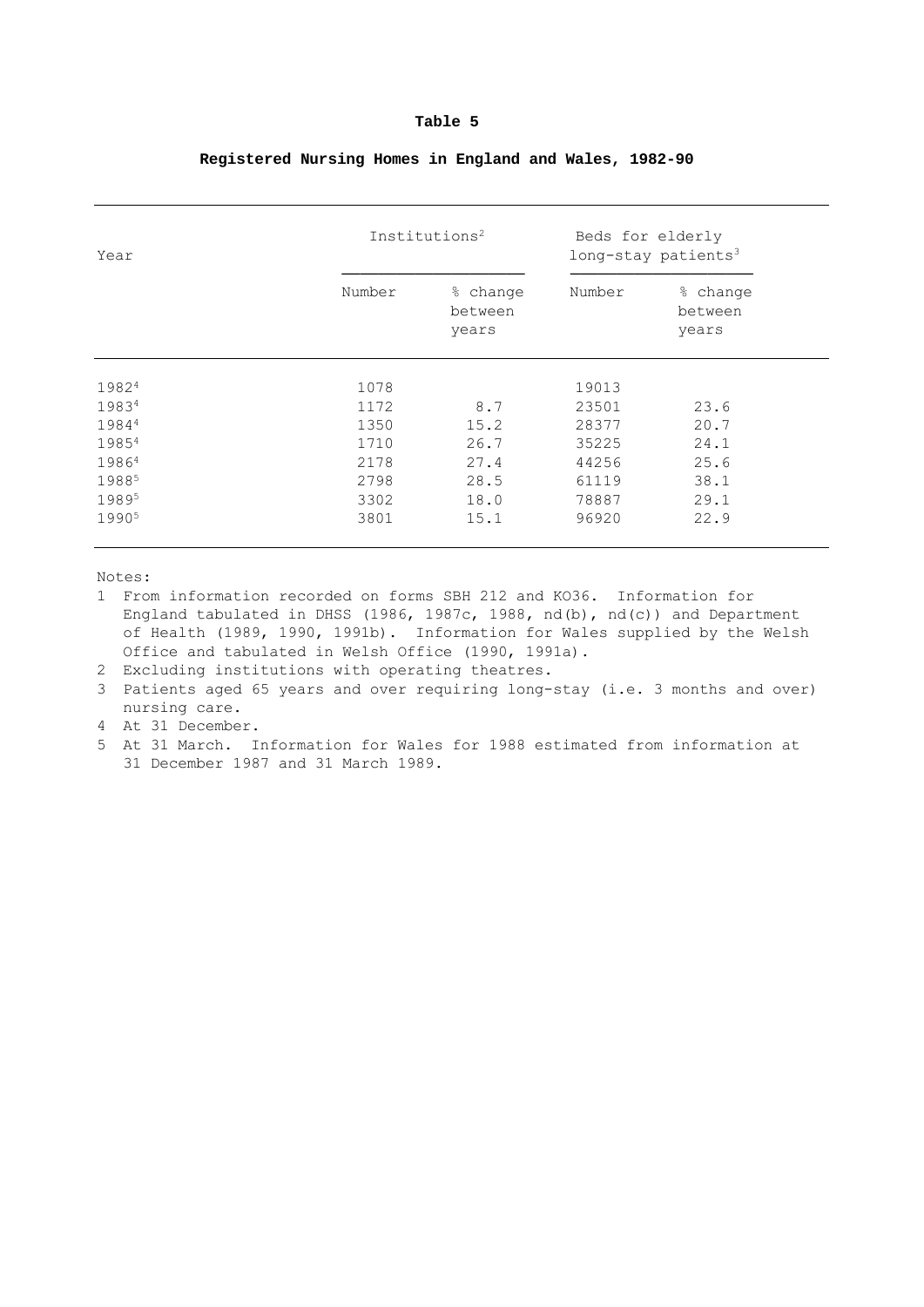#### **National Health Service Beds for the Specialties of Geriatrics, Mental Handicap and Mental Illness in England and Wales, 1980-90**

| Year              | Departments of<br>geriatric medicine<br>(000s) | Hospitals for people<br>with a mental handicap<br>(000s) | Hospitals for people<br>with a mental illness<br>(000s) |
|-------------------|------------------------------------------------|----------------------------------------------------------|---------------------------------------------------------|
| 1980 <sup>2</sup> | 61                                             | 52                                                       | 92                                                      |
| 19812             | 61                                             | 50                                                       | 90                                                      |
| 1982 <sup>2</sup> | 61                                             | 49                                                       | 89                                                      |
| 19832             | 61                                             | 48                                                       | 87                                                      |
| 19842             | 61                                             | 46                                                       | 84                                                      |
| 1985 <sup>2</sup> | 61                                             | 44                                                       | 81                                                      |
| 19862             | 60                                             | 41                                                       | 77                                                      |
| 19883             | 59                                             | 35                                                       | 72                                                      |
| 19893             | 57                                             | 32                                                       | 67                                                      |
| 19903             | 55                                             | 28                                                       | 63                                                      |

Notes:

1 Sources: DHSS (1987a); Department of Health (1991a); Welsh Office (1984, 1990, 1991a).

2 At 31 December.

3 At 31 March. Information for Wales for 1988 estimated from information at 31 December 1987 and 31 December 1988, and information for Wales for 1989 estimated from information at 31 December 1988 and 31 March 1990.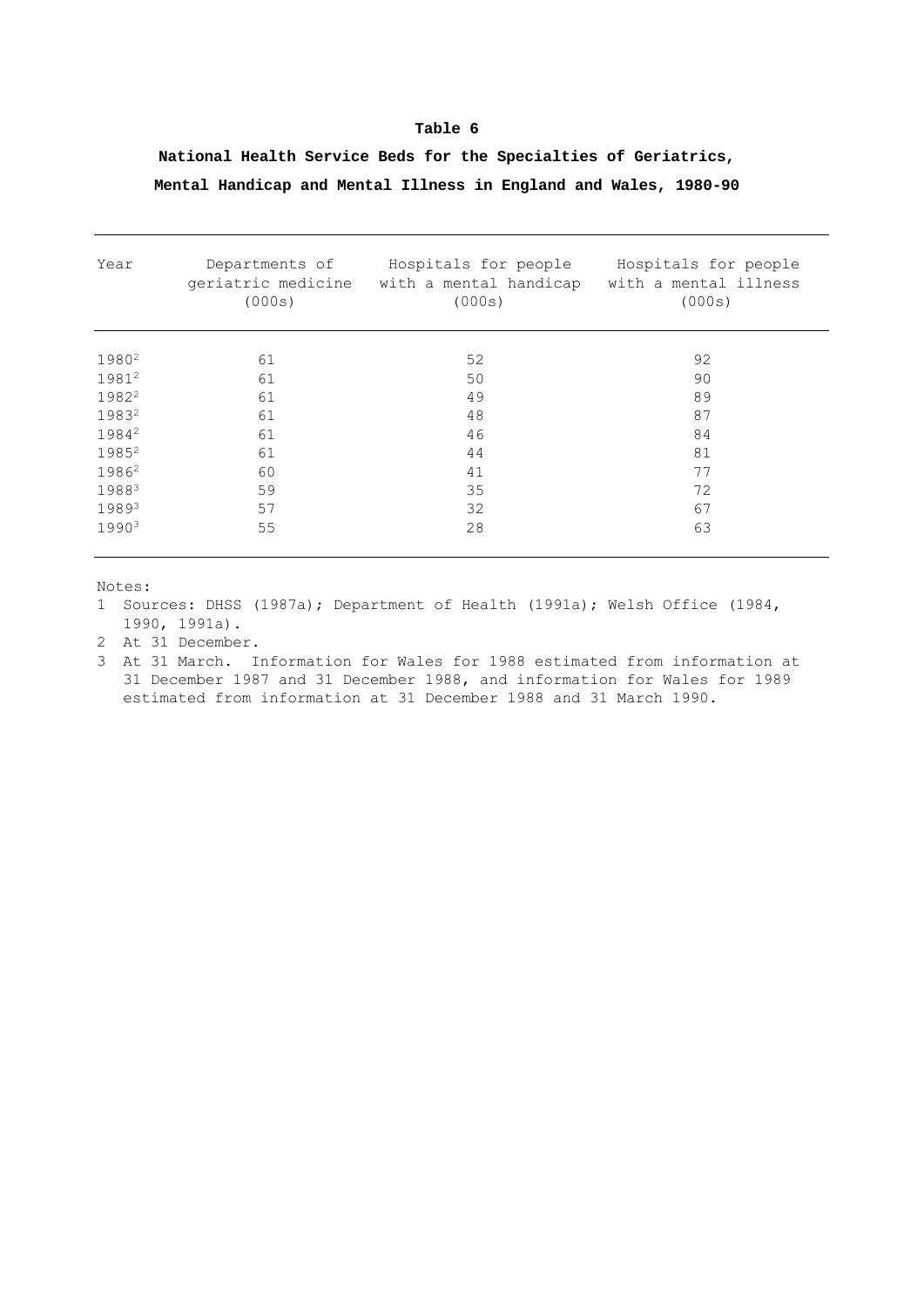| Date          |                   | Expenditure (£m)                | Number of<br>claimants<br>(000s) | % of<br>residents<br>receiving |
|---------------|-------------------|---------------------------------|----------------------------------|--------------------------------|
|               | Current<br>prices | Aug 1990<br>prices <sup>3</sup> |                                  | TS <sup>4</sup>                |
| December 1979 | 10                | 21                              | 12                               | 14                             |
| December 1980 | 18                | 33                              | 13                               | 14                             |
| December 1981 | 23                | 38                              | 13                               | 13                             |
| December 1982 | 39                | 61                              | 16                               | 16                             |
| December 1983 | 104               | 153                             | 26                               | 23                             |
| December 1984 | 200               | 282                             | 42                               | 31                             |
| December 1985 | 348               | 464                             | 70                               | 44                             |
| February 1986 | 459               | 609                             | 90                               | 55                             |
| May 1987      | 671               | 844                             | 117                              | na                             |
| May 1988      | 878               | 1059                            | 147                              | na                             |
| May 1989      | 1105              | 1231                            | 176                              | na                             |
| May 1990      | 1270              | 1289                            | 189                              | 635                            |
| August 1990   | 1390              | 1390                            | 199                              | na                             |

#### **Income Support**<sup>2</sup> **to People in Independent Residential Care and Nursing Homes in England, Scotland and Wales**

Notes:

1 Sources: DHSS (1987d); House of Commons (1990, 1991); Central Statistical Office (1991).

- 2 Supplementary Benefit before April 1988.
- 3 Adjusted to constant prices on basis of RPI (Central Statistical Office, 1991).
- 4 The symbol 'na' is used to denote information that was not available.
- 5 Estimate as at March 1990. Sources of total number of residents/places: Department of Health (1991b, nd(a), nd(c)); Common Services Agency for the Scottish Health Service Information and Statistics Division (1990); Scottish Office (1991); Welsh Office (1991b, 1992a). Occupancy rates estimated from PSSRU/CHE survey (Darton et al., forthcoming).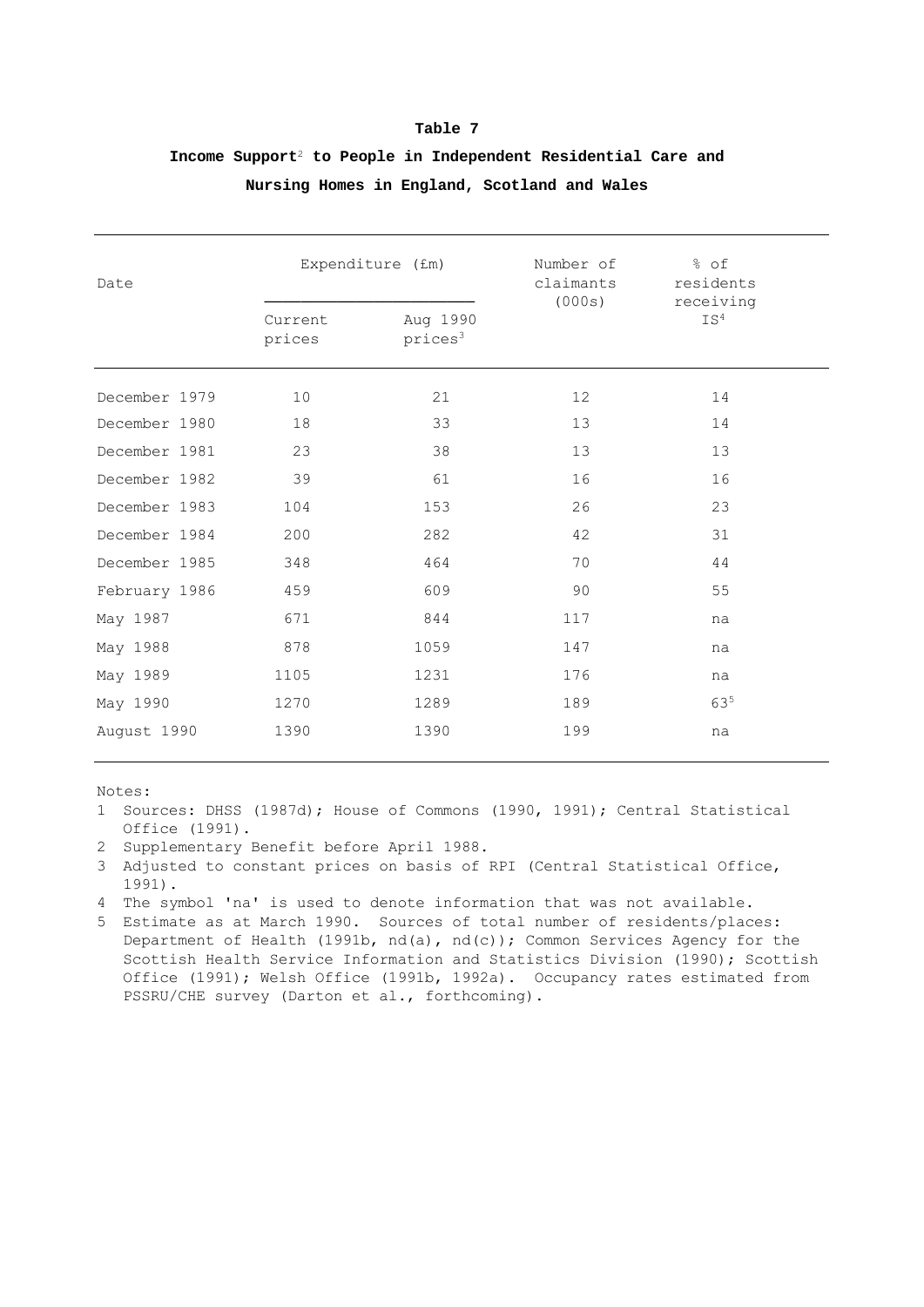



Sources:<br>Central Statistical Office, Annual Abstracts of Statistics.<br>Department of Health and Welsh Office statistics.